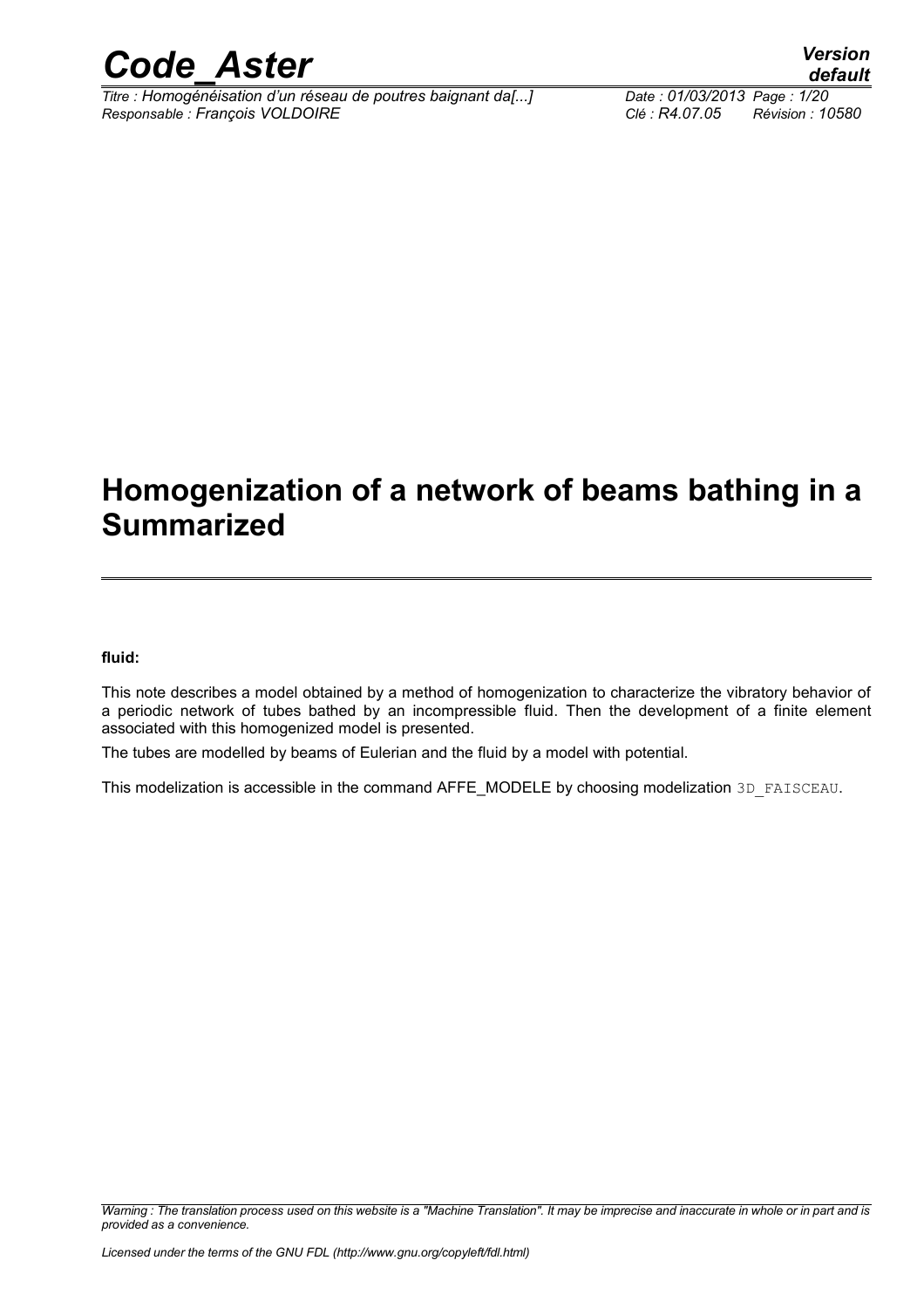# **Code Aster**

Titre : Homogénéisation d'un réseau de poutres baignant da[...] Responsable : François VOLDOIRE

## **Contents**

Warning : The translation process used on this website is a "Machine Translation". It may be imprecise and inaccurate in whole or in part and is provided as a convenience.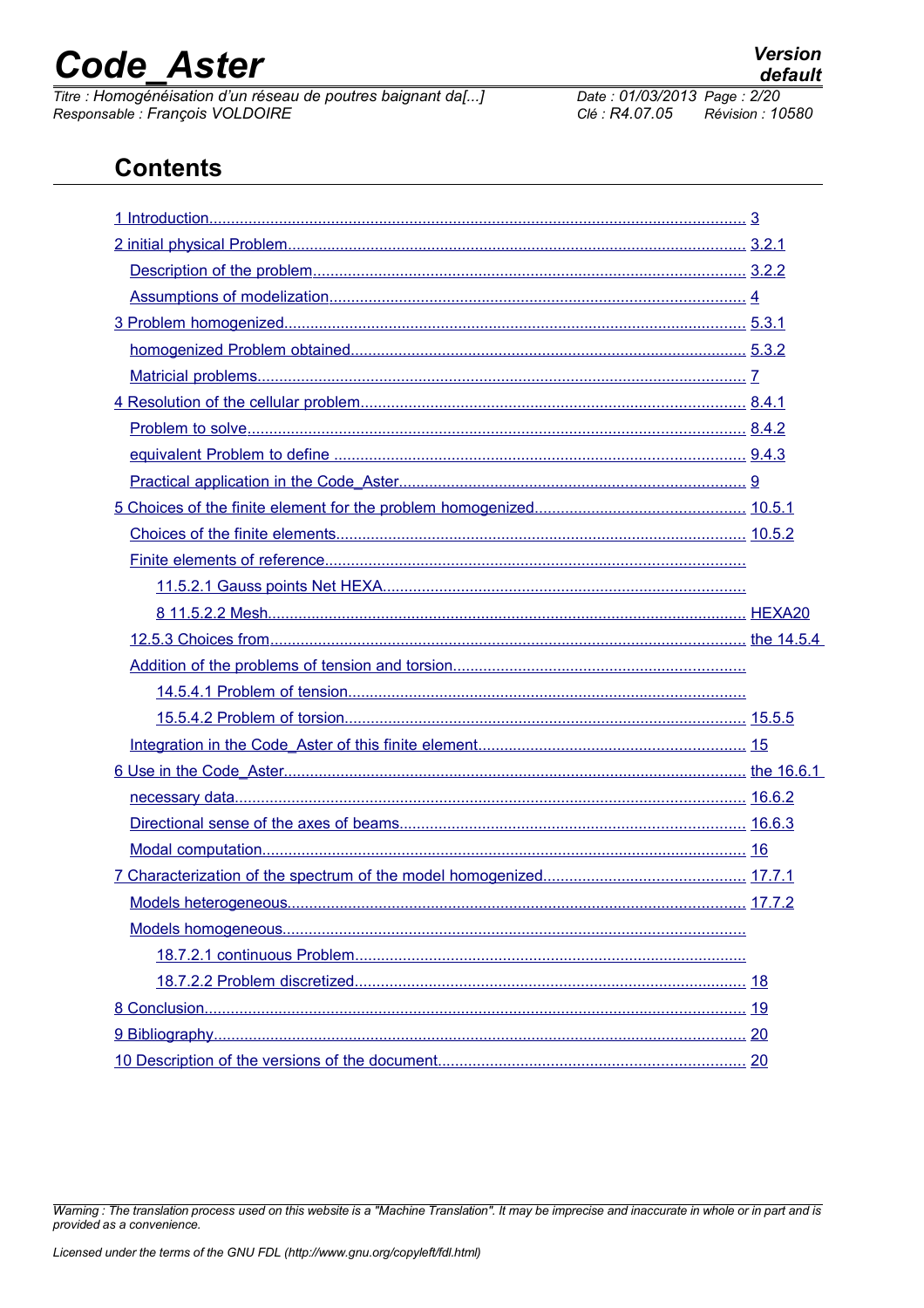*Titre : Homogénéisation d'un réseau de poutres baignant da[...] Date : 01/03/2013 Page : 3/20 Responsable : François VOLDOIRE Clé : R4.07.05 Révision : 10580*

## **1 Introduction**

<span id="page-2-0"></span>Into nuclear industry, certain structures consist of networks quasi-periodicals of tubes bathed by fluids: the "combustible" assemblies, the steam generators,… to determine the vibratory behavior such structures, the classical approach (each tube is modelled, the volume occupied by the fluid is with a grid) is expensive and tiresome even impracticable (in particular, development of a complicated mesh containing a large number of nodes). The studied structures presenting a character quasi-periodical, it seems interesting to use methods of homogenization.

Techniques of homogenization applied to a network of tubes bathed by a fluid were with various already elaborate recoveries [bib1], [bib5], [bib4]. The models obtained differ by the assumptions carried out on the fluid (compressibility, initial velocity of flow, viscosity). According to the allowed assumptions, the action of the fluid on the network of tubes corresponds to an added mass (lowers frequencies of vibration compared to those given in absence of fluid), with a damping even added to an added stiffness [bib5].

At the beginning, of the finite elements associated with two-dimensional models (network of runners bathed by a fluid) were elaborate [bib2]. To study the three-dimensional problems (network of tubes), a solution to consist in projecting motion on the first mode of bending of the beams [bib4]. Later on, of the finite elements three-dimensional were developed [bib3], [bib8].

## <span id="page-2-2"></span>**2 Initial physical problem**

### **2.1 Description of the problem**

<span id="page-2-1"></span>One considers a set of identical beams, of axis  $z$ , laid out periodically (either  $\epsilon$  the period of space). These beams are located inside an enclosure filled with fluid (see [fig 2.1-a]). One wishes to characterize the vibratory behavior of such a medium, by considering for time only the effect of added mass of the fluid which is dominating [bib6].



**Appear 2.1-a**

*Warning : The translation process used on this website is a "Machine Translation". It may be imprecise and inaccurate in whole or in part and is provided as a convenience.*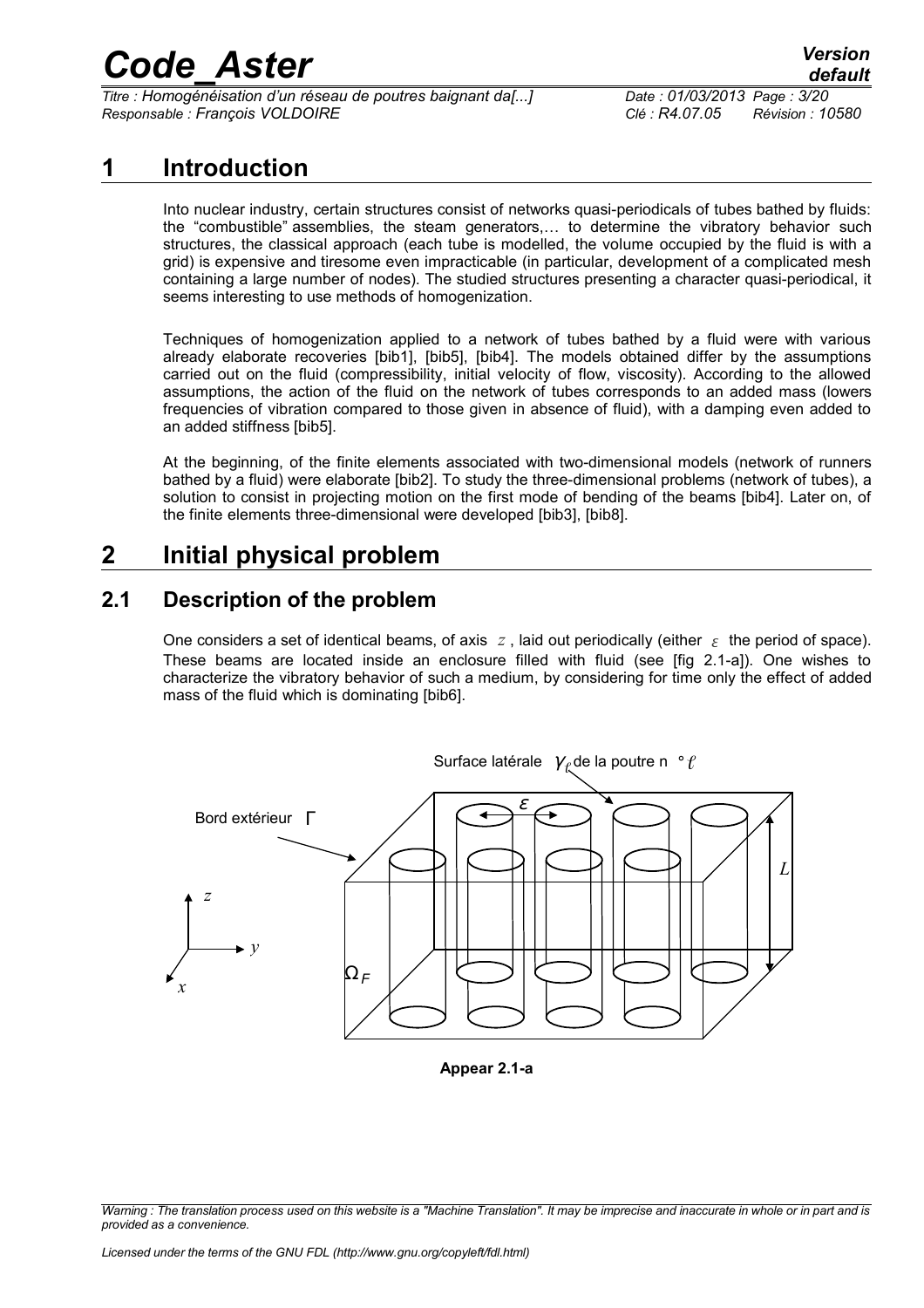*Titre : Homogénéisation d'un réseau de poutres baignant da[...] Date : 01/03/2013 Page : 4/20 Responsable : François VOLDOIRE Clé : R4.07.05 Révision : 10580*

### **2.2 Assumptions of modelization**

<span id="page-3-0"></span>One considers that the fluid is a true fluid initially at rest, incompressible. As the assumption of small displacements around the equilibrium position was carried out (fluid initially at rest), the field of displacement of the fluid particles is irrotational so that there exists a potential of displacement of the noted fluid  $\phi$ . There is no fluid flux through external surface  $\Gamma$ .

It is considered that the beams are homogeneous and with constant section according to z∈0, *L*[. To model the beams, the model Eulerian is used and the motions of bending are only taken into account. The section of beam is rigid and the displacement of any point of the section is noted:

$$
\mathbf{s}^l \text{ the bending of the beam } \mathbf{n}^\circ \; l \;\; \left(\mathbf{s}^l\!\left(z\right) \!=\! \left(\mathbf{s}^l_x\!\left(z\right), \mathbf{s}^l_y\!\left(z\right)\right)\right).
$$

The beams are embedded at their two ends.

The variational form of the vibro-acoustic problem fluid-structure (conservation of the mass, dynamic equation of each tube) is written:

$$
\int_{\Omega_F} \nabla \Phi \cdot \nabla \Phi^* = \sum_l \int_{\gamma_l} \left( \mathbf{s}^l \cdot \mathbf{n} \right) \Phi^* \qquad \forall \Phi^* \in V_{\Phi}
$$

$$
\int_0^L \rho_S S \cdot \frac{\partial^2 s^l}{\partial t^2} \cdot s^{l^*} + \int_0^L E I \cdot \frac{\partial^2 s^l}{\partial z^2} \cdot \frac{\partial^2 s^{l^*}}{\partial z^2} = -\int_0^L \left( \int_{\gamma_l} \rho_F \cdot \frac{\partial^2 \Phi}{\partial t^2} \cdot \mathbf{n} \right) s^{l^*} \qquad \forall s^{l^*} \in V_s \quad \text{éq 2.2-2}
$$

with:

$$
\boldsymbol{V}_s\!\!=\!\!\left(H_0^2\!\left(\left]0,L\right[\right)\right)^2\text{ and }\boldsymbol{V}_{\varPhi}\!\!=\!H^1\!\left(\boldsymbol{\varOmega}_{F}\right)
$$

where:

- $\mathbf{n}$  is the norm entering to the beam n°  $l$ ,
- $\rho_F$  is the constant density of the fluid in all the field,
- $\rho_{\rm S}$  is the density of the material constituting the beam,
- *S* is the section of the beam.
- *E* is the Young modulus,
- I is the tensor of inertia of the section of the beam.

The second member of the equation [éq 2.2-2] represents the forces exerted on the beam by the fluid. The pressure *p* of the fluid is related to the potential of displacement by:  $p = -\rho_F \frac{\partial^2 \Phi}{\partial x^2}$  $\frac{1}{\partial t^2}$ . In the same way, the second member of the equation [éq 2.2-1] represents fluid flux induced by motions of the beams. At the border of each beam  $\,l\,$  one a:  $\,\mathbf{s}^l\!\cdot\!\mathbf{n}\!=\!\nabla\,\varPhi\!\cdot\!\mathbf{n}$  .

This formulation leads to an asymmetric system matric, which is not very convenient, in particular at the time of the search for modes of vibration.

*Warning : The translation process used on this website is a "Machine Translation". It may be imprecise and inaccurate in whole or in part and is provided as a convenience.*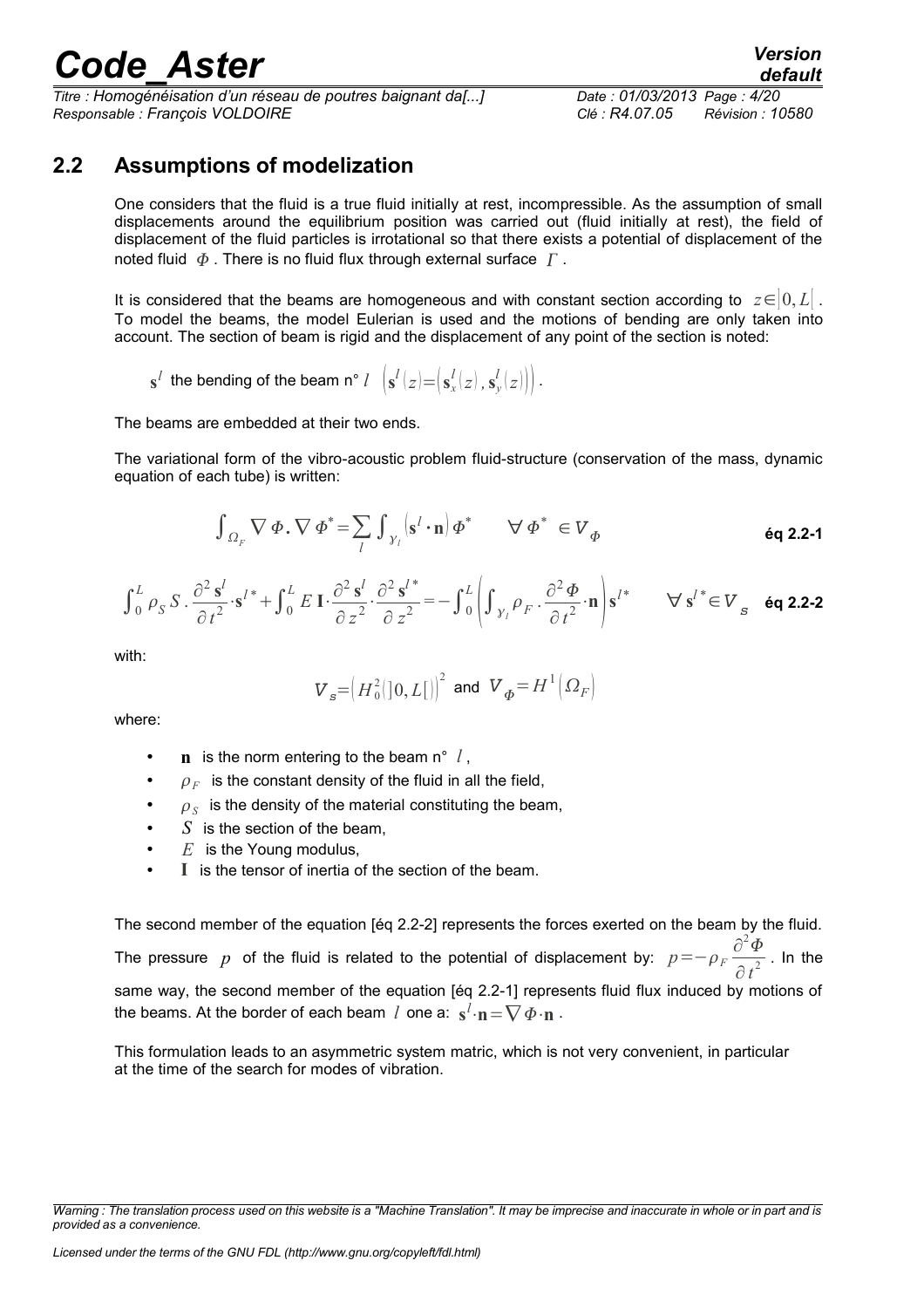*Titre : Homogénéisation d'un réseau de poutres baignant da[...] Date : 01/03/2013 Page : 5/20 Responsable : François VOLDOIRE Clé : R4.07.05 Révision : 10580*

*default*

### <span id="page-4-1"></span>**3 Problem homogenized**

#### **3.1 homogenized Problem obtained**

<span id="page-4-0"></span>to take account of the periodic character of the studied medium, one uses a method of homogenization based in this precise case on an asymptotic development of the variables intervening in the physical starting problem. With regard to the operational approach, one returns the reader to the following references [bib2], [bib4], [bib5], [bib6]. One will be satisfied here to state the got results.

In the homogenized medium  $\Omega_0$  (see [fig 3.1-a]), the two following homogenized variables are considered:  $\mathbf{s}_0$  (displacement of the beams) and  $\boldsymbol{\phi}_0$  (potential of displacements of the fluid). In variational form, these variables are connected by the equations of natural vibrations :

$$
\begin{cases}\n\int_{\Omega_0} \mathbf{A} \cdot \nabla \Phi_0 \cdot \nabla \phi^* = -\int_{\Omega_0} \mathbf{D} \cdot \mathbf{s}_0 \cdot \phi^* & \forall \phi^* \in V_{\phi}^{\text{hom}} \\
\int_{\Omega_0} \mathbf{M} \cdot \frac{\partial^2 \mathbf{s}_0}{\partial t^2} \mathbf{s}^* + \int_{\Omega_0} \mathbf{K} \cdot \frac{\partial^2 \mathbf{s}_0}{\partial z^2} \frac{\partial^2 \mathbf{s}^*}{\partial z^2} = \rho_F \int_{\Omega_0} \mathbf{D} \cdot \nabla \frac{\partial^2 \Phi_0}{\partial t^2} \cdot \mathbf{s}^* & \forall \mathbf{s}^* \in V_{s}^{\text{hom}}\n\end{cases}
$$

where:

$$
\begin{aligned} \nabla_s^{\text{hom}} &= L^2 \left( \Omega_0 \right)^2 \times H_0^2 \left( \Omega_0 \right)^2 \\ \n\text{où} \quad \Omega_0 &= S \times \left[ 0, L \left[ H_0^2 \left( \Omega_0 \right) = \left[ \nu \, ; \ \nabla(x, y) \in S \quad z \to \nu(x, y, z) \in H_0^2 \left[ \left[ 0, L \right] \right] \right] \right. \\ \n\left. H_0^2 \left( \Omega_0 \right) &= \left[ \nu \, ; \ \nabla(x, y) \in S \quad z \to \nu(x, y, z) \in H_0^2 \left[ \left[ 0, L \right] \right] \right] \n\end{aligned}
$$



**Appear 3.1-a**

*Warning : The translation process used on this website is a "Machine Translation". It may be imprecise and inaccurate in whole or in part and is provided as a convenience.*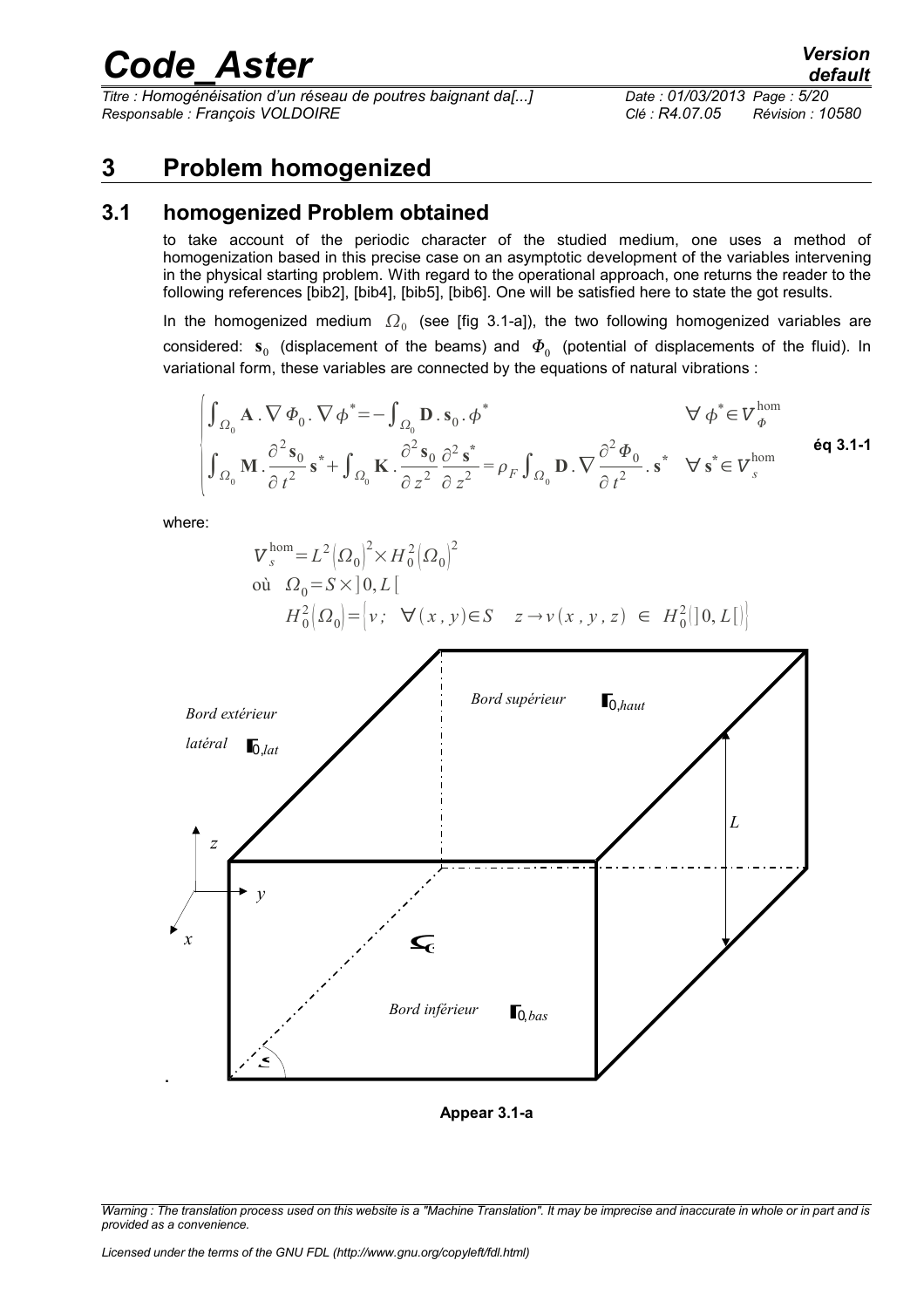*Titre : Homogénéisation d'un réseau de poutres baignant da[...] Date : 01/03/2013 Page : 6/20 Responsable : François VOLDOIRE Clé : R4.07.05 Révision : 10580*



**Figure 3.1-b**

the various tensors which intervene in [éq 3.1-1] are defined using two functions in the following way  $X_{\alpha}(\alpha=1,2)$ :

$$
\mathbf{B} = (b_{ij}) = \frac{1}{|Y|} \begin{vmatrix} \int_{Y_F} \frac{\partial X_1}{\partial y_1} & \int_{Y_F} \frac{\partial X_1}{\partial y_2} & 0 \\ \int_{Y_F} \frac{\partial X_2}{\partial y_1} & \int_{Y_F} \frac{\partial X_2}{\partial y_2} & 0 \\ 0 & 0 & 0 \end{vmatrix} \qquad \mathbf{A} = (a_{ij}) = \left( \frac{|Y_F|}{|Y|} \delta_{ij} - b_{ij} \right) \qquad \text{6q 3.1-2}
$$
  

$$
\mathbf{D} = (d_{ij}) = \mathbf{B} + \frac{1}{|Y|} \begin{vmatrix} Y_S & 0 & 0 \\ 0 & Y_S & 0 \\ 0 & 0 & 0 \end{vmatrix} \qquad \mathbf{M} = (m_{ij}) = \rho_F \mathbf{B} + \frac{\mu^2}{|Y|} \begin{vmatrix} \rho_S S & 0 & 0 \\ 0 & \rho_S S & 0 \\ 0 & 0 & 0 \end{vmatrix} \qquad \text{6q 3.1-3}
$$

$$
\mathbf{K} = (k_{ij}) = \frac{E \mu^2}{|Y|} \begin{pmatrix} I_{xx} & I_{xy} & 0 \\ I_{xy} & I_{yy} & 0 \\ 0 & 0 & 0 \end{pmatrix}
$$

where ∣*Y <sup>F</sup>*∣ and ∣*Y <sup>S</sup>*∣ respectively represent the areas of the fluid fields and structure of the basic cell of reference (cf [fig 3.1-b]). ∣*Y*∣ represent the sum of the two preceding areas. The basic cell of reference is homothetic of ratio  $\mu$  to the real cell of periodicity of the heterogeneous medium.

The two functions  $\chi_{\alpha}(\alpha=1,2)$  are solutions of a two-dimensional problem, called cellular problem. On the basic cell of reference, the functions  $X_{\alpha}(\alpha=1,2)$  are defined by:

$$
\int_{Y_F} \nabla X_{\alpha} \cdot \nabla v = \int_{Y} n_{\alpha} \cdot v \qquad \forall v \in V
$$
  
6q 3.1-4  

$$
\int_{Y_F} X_{\alpha} = 0 \quad \text{(pour avoir une solution unique)}
$$

*Licensed under the terms of the GNU FDL (http://www.gnu.org/copyleft/fdl.html)*

*default*

*Warning : The translation process used on this website is a "Machine Translation". It may be imprecise and inaccurate in whole or in part and is provided as a convenience.*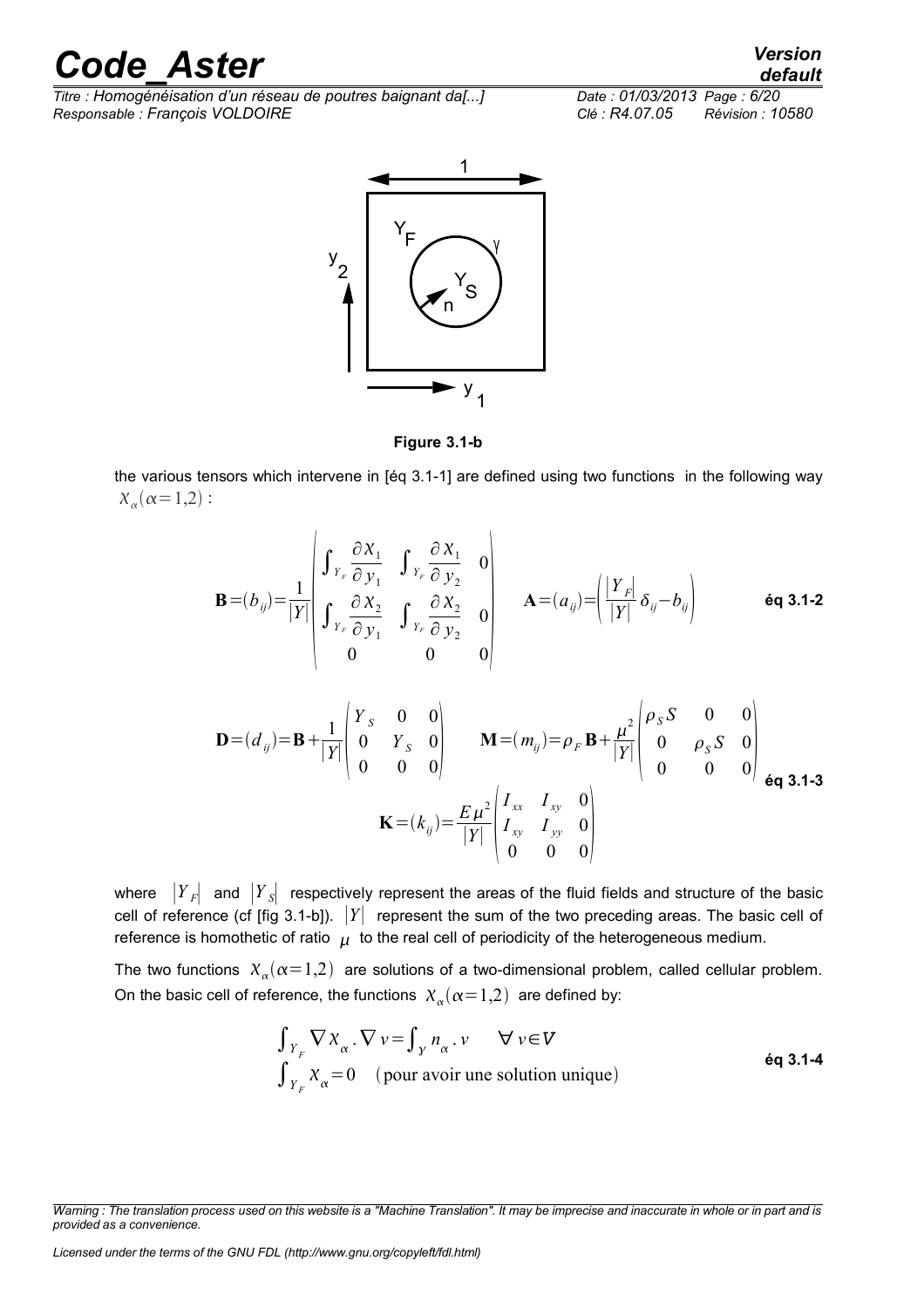*Titre : Homogénéisation d'un réseau de poutres baignant da[...] Date : 01/03/2013 Page : 7/20 Responsable : François VOLDOIRE Clé : R4.07.05 Révision : 10580*

where:

 $V = \{ v \in H_1(Y_F), v(y) \text{ periodic en } y \text{ de période } 1 \}$ 

**Note:**

*It is shown that the two-dimensional part of* **B** *is symmetric and definite positive [bib5].*

#### **Note:**

*In the matrix* **M**, the term  $\rho_F$ **B** plays the part of a specific mass matrix added to each *beam in its cell.*

#### **Note:**

For the various tensors, one can put in factor the multiplicative end  $\frac{1}{1+r}$ ∣*Y*∣ . *It was added in order to obtain the "good one masses" tubes in absence of fluid. One has then*  $\,\int_{\varOmega_{_{0}}} \mathbf{M} \,dV\,$  *=* mass of the tubes component  $\,\Omega_{0}^{\,}$  .

#### **3.2 Matricial problems**

<span id="page-6-0"></span>By discretizing the problem [éq 3.1-1] by finite elements, one lead (with obvious notations) to the following problem:

$$
\begin{cases}\n\hat{\mathbf{A}} \boldsymbol{\Phi}_0 = -\hat{\mathbf{D}} \mathbf{s}_0 \\
\hat{\mathbf{M}} \frac{\partial^2 \mathbf{s}_0}{\partial t^2} + \hat{\mathbf{K}} \mathbf{s}_0 = \rho_F \hat{\mathbf{D}}^T \frac{\partial^2 \boldsymbol{\Phi}_0}{\partial t^2}\n\end{cases}
$$
\n
$$
\hat{\mathbf{H}} \frac{\partial^2 \mathbf{s}_0}{\partial t^2} + \hat{\mathbf{K}} \mathbf{s}_0 = \rho_F \hat{\mathbf{D}}^T \frac{\partial^2 \boldsymbol{\Phi}_0}{\partial t^2}
$$

what can be put in the form (one pre - multiplies the first equation by  $|\rho_{\overline{F}}$  ):

$$
\widetilde{\mathbf{M}}\left(\begin{array}{c}\frac{\partial^{2}\mathbf{s}_{0}}{\partial t^{2}}\\ \frac{\partial^{2}\boldsymbol{\Phi}_{0}}{\partial t^{2}}\end{array}\right)+\widetilde{\mathbf{K}}\left(\begin{array}{c}\mathbf{s}_{0}\\ \boldsymbol{\Phi}_{0}\end{array}\right)=\left(\begin{array}{cc}\widehat{\mathbf{M}} & -\rho_{F}\widehat{\mathbf{D}}^{\mathrm{T}}\\ -\rho_{F}\widehat{\mathbf{D}} & -\rho_{F}\widehat{\mathbf{A}}\end{array}\right)\left(\begin{array}{c}\frac{\partial^{2}\mathbf{s}_{0}}{\partial t^{2}}\\ \frac{\partial^{2}\boldsymbol{\Phi}_{0}}{\partial t^{2}}\end{array}\right)+\left(\begin{array}{cc}\widehat{\mathbf{K}} & 0\\ 0 & 0\end{array}\right)\left(\begin{array}{c}\mathbf{s}_{0}\\ \boldsymbol{\Phi}_{0}\end{array}\right)=0\qquad\text{Eq 3.2-2}
$$

**Note::**

*The problem obtained is symmetric. So instead of choosing the potential of displacement to represent the fluid, one had chosen the potential velocity, one would have obtained asymmetric matricial problems also revealing a damping matrix.*

**Note:**

 $|$ It is necessary to have  $\rho_{\scriptscriptstyle F}$ >0 so the mass matrix  $\tilde{\mathbf{M}}$  is invertible. If one wishes to do a calculation in "air", cf [§16,](#page-15-0) it is necessary to block the degrees of freedom in  $\varPhi_{0}^{}$  .

*Warning : The translation process used on this website is a "Machine Translation". It may be imprecise and inaccurate in whole or in part and is provided as a convenience.*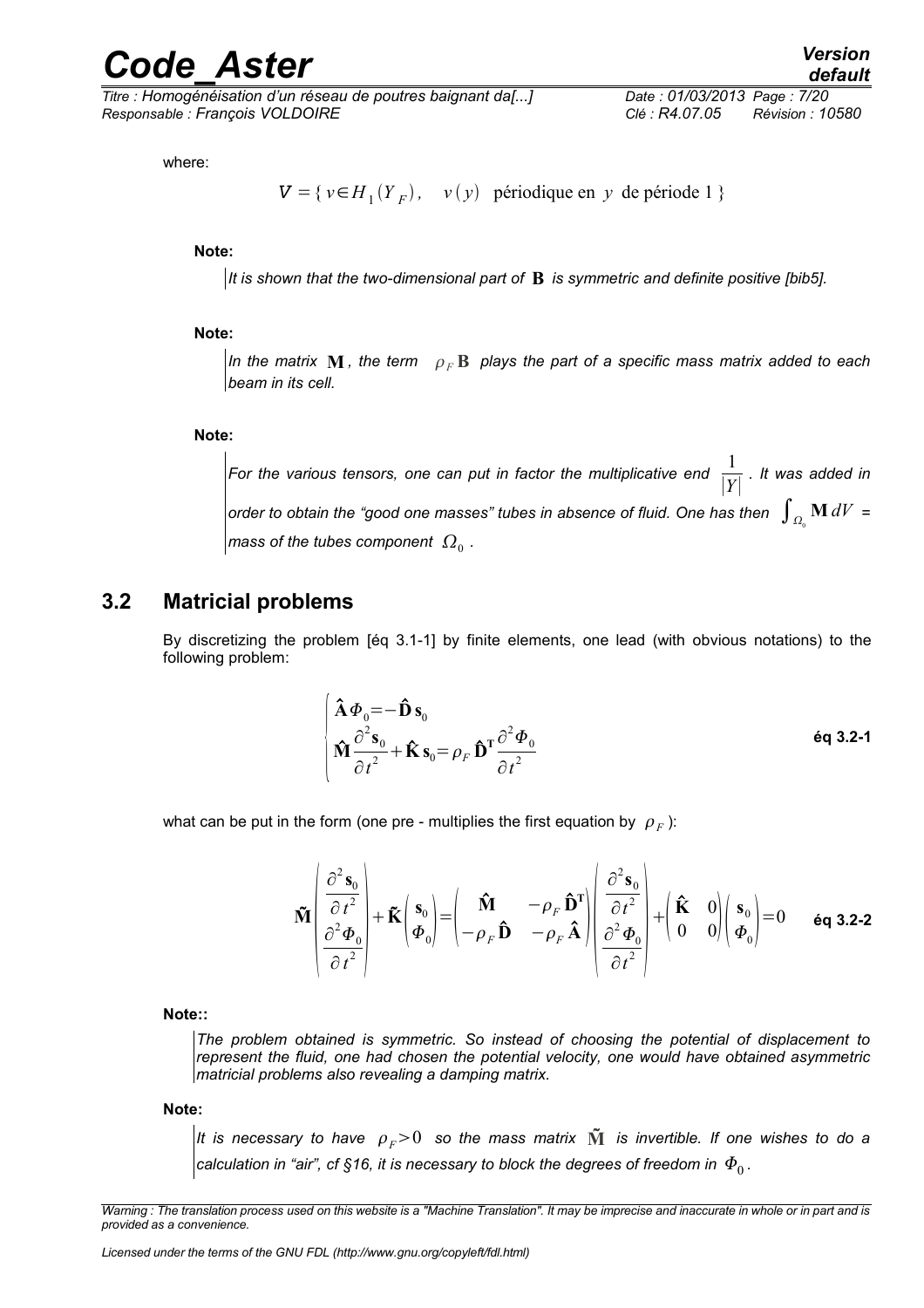*Titre : Homogénéisation d'un réseau de poutres baignant da[...] Date : 01/03/2013 Page : 8/20 Responsable : François VOLDOIRE Clé : R4.07.05 Révision : 10580*

### <span id="page-7-1"></span>**4 Resolution of the cellular problem**

#### **4.1 Problem to be solved**

<span id="page-7-0"></span>On the two-dimensional basic cell (see [fig 4.1-a]), one seeks to calculate the functions  $\chi_{\alpha}^{}(\alpha\!=\!1,\!2)$ checking:

$$
\int_{Y^*} \nabla \chi_{\alpha} \cdot \nabla \nu = \int_{Y} n_{\alpha} \nu \qquad \forall \nu \in V
$$
  
 
$$
\int_{Y^*} \chi_{\alpha} = 0 \quad \text{(pour avoir une solution unique)}
$$

where:

 $V = \{ v \in H_1(Y^*)$ ,  $v(y)$  périodique en *y* de période 1 }



**Appear 4.1-a**

After having determined the functions  $X_\alpha(\alpha=1,2)$  , one calculates the coefficients homogenized definite by  $\left.b_{\alpha\beta}(\alpha=1,2\ ;\beta=1,2\right)$  the formula:

$$
b_{\alpha\beta} = \int_{Y^*} \frac{\partial X_{\alpha}}{\partial y_{\beta}}
$$

By means of the formula of Green and the periodic character of  $X_{\alpha}$ , one shows that the coefficients  $b_{\alpha\beta}^{\phantom{\dagger}}$  can be written differently:

$$
b_{\alpha\beta} = \int_{\gamma} X_{\alpha} n_{\beta} \qquad \qquad \text{Eq 4.1-3}
$$

to estimate this quantity, one needs a discretization by finite elements during, to determine for each element the outgoing norm, which can be tiresome. Another way then is operated; while taking in the equation [éq 4.1-1]  $v = X_{\beta}$ , one obtains:

$$
b_{\alpha\beta} = \int_{Y^*} \nabla X_{\alpha} \nabla X_{\beta}
$$

*Warning : The translation process used on this website is a "Machine Translation". It may be imprecise and inaccurate in whole or in part and is provided as a convenience.*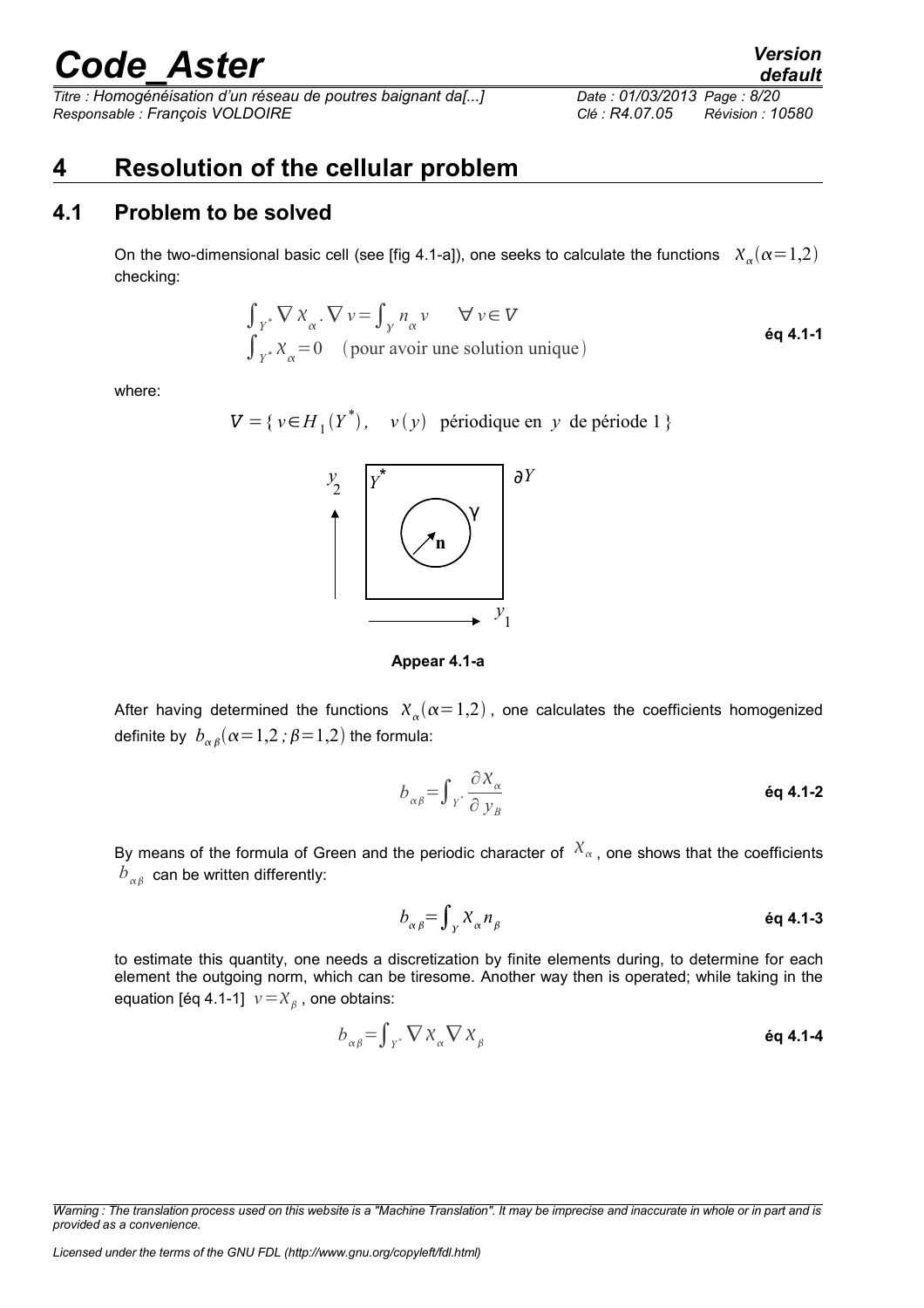*Titre : Homogénéisation d'un réseau de poutres baignant da[...] Date : 01/03/2013 Page : 9/20 Responsable : François VOLDOIRE Clé : R4.07.05 Révision : 10580*

From the function potential energy defined by the classical formula:

$$
W(v) = -\frac{1}{2} \int_{Y^*} \nabla v \cdot \nabla v
$$

one can rewrite the coefficients homogenized in the form:

$$
b_{\alpha\beta} = -(W \left(X_{\alpha} + X_{\beta}\right) - W \left(X_{\alpha}\right) - W \left(X_{\beta}\right))
$$

In the two-dimensional general case, one must calculate three coefficients of the homogenized problem (it  $b_{11}$ ,  $b_{12}$ = $b_{21}$ ,  $b_{22}$  is known that the matrix  $\, {\bf B}$ = $(b_{\alpha\beta})\,$  is symmetric). One must solve the two following problems:

Calculate 
$$
X_1 \in V \quad \int \limits_{Y^*} \nabla X_1 \nabla v = \int \limits_{Y^*} n_1 v
$$

\nCalculate  $X_2 \in V \quad \int \limits_{Y^*} \nabla X_2 \nabla v = \int \limits_{Y^*} n_2 v$ 

\nCalculate  $x^* \in V \quad \int \limits_{Y^*} x^* = x_1 + x_2$ 

\nCalculate  $x^* \in V \quad \int \limits_{Y^*} x^* = x_1 + x_2$ 

One has then:

$$
\begin{cases}\nb_{11} = -2 W & (X_1) \\
b_{22} = -2 W & (X_2) \\
b_{12} = b_{21} = -(W & (X^*) - W & (X_1) - W & (X_2)\n\end{cases}
$$
\n6q 44.1-84.1-8

**Note::**

*If the basic cell has symmetries, that makes it possible to solve the problem on part of the cell with quite suitable boundary conditions and to calculate only certain coefficients of the homogenized problem. For example for the cell of the figure n°4.1 - there is a:*  $b_{11}=b_{22}$ ,  $b_{12}=b_{21}=0$ .

#### **4.2 Equivalent problem to define**

<span id="page-8-0"></span>In the equation [éq 4.1-1], the computation of the second member requires the determination of the norm to edge. To avoid a determination of the norm, one can write an equivalent problem, checked by the functions  $X_{\alpha}$ .

Are the vectors  $\left. G_1^{}\text{=} \right| \begin{matrix} 1 \ 0 \end{matrix}$  $\begin{pmatrix} 1 \\ 0 \end{pmatrix}$ ,  $G_2 = \begin{pmatrix} 0 \\ 1 \end{pmatrix}$  $\begin{pmatrix} 0 \\ 1 \end{pmatrix}$  et  $G^* = \begin{pmatrix} 1 \\ 1 \end{pmatrix}$  $\begin{bmatrix} 1 \\ 1 \end{bmatrix}$  , one seeks the functions  $x^*$ ,  $x_{1,}x_{2}$ ∈ $\bm{V}$  such as:

> $\int_{Y^*} \nabla \chi^* \cdot \nabla v = \int_{Y^*} G^* \cdot v \quad \forall v \in V$  $\int_{Y^*} \nabla \chi_1 \cdot \nabla v = \int_{Y^*} G_1 \cdot v \quad \forall v \in V$  $\int_{Y^*} \nabla \chi_2 \cdot \nabla v = \int_{Y^*} G_2 \cdot v \quad \forall v \in V$ **éq 4.2-1**

By means of the formula of Green and the anti-periodicity of the norm **n** , one shows that the problems [éq 4.1-1] and [éq 4.2-1] are equivalent.

*Warning : The translation process used on this website is a "Machine Translation". It may be imprecise and inaccurate in whole or in part and is provided as a convenience.*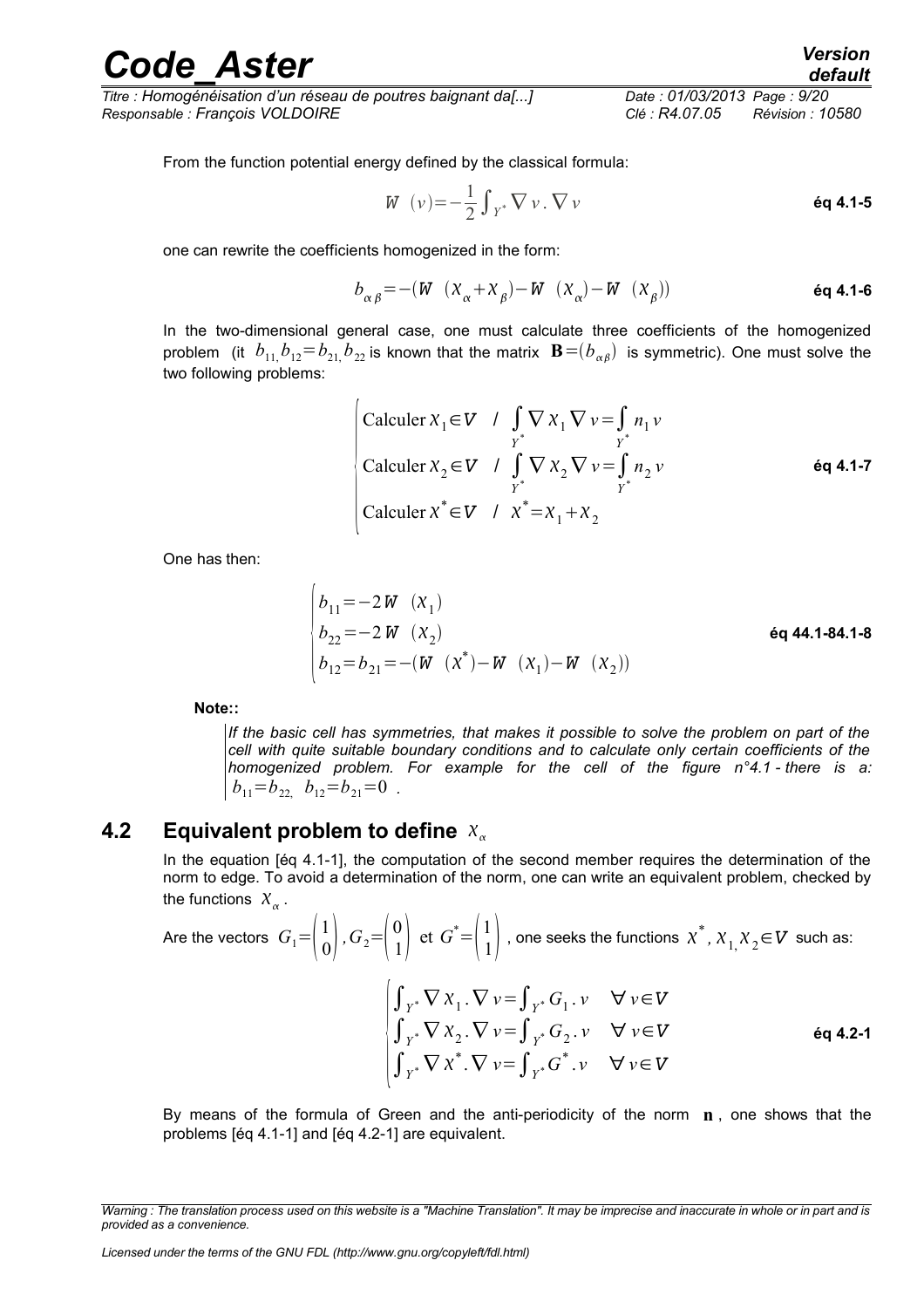*Titre : Homogénéisation d'un réseau de poutres baignant da[...] Date : 01/03/2013 Page : 10/20 Responsable : François VOLDOIRE Clé : R4.07.05 Révision : 10580*

### **4.3 Practical application in** *the Code\_Aster*

<span id="page-9-2"></span>In *the Code\_Aster*, to solve the problem [éq 4.2-1], the thermal analogy by defining a material having a coefficient  $c_{p}^{\dagger}$  equal to zero and one coefficient  $\lambda$  equal to is used. To impose the computation of the second member utilizing the term in  $G_{_{\alpha}}$ , key word  $_{\rm PRE\_GRAD\_TEMP}$  in command AFFE CHAR THER is selected. The thermal problem is solved by means of command THER LINEAIRE. The computation of potential energy *W* by the command POST\_ELEM with option ENER POT is provided. In the general case, three computations are carried out to determine the values  $W^-(X^-_1)$ ,  $W^-(X^-_2)$ ,  $W^-(X^*)$  and then, the values of the coefficients of the homogenized problem are deduced from it manually. To impose the periodic character of the space in which the solution is sought, key word LIAISON GROUP in command AFFE CHAR THER is used.

## <span id="page-9-1"></span>**5 Choice of the finite element for the problem homogenized**

### **5.1 Choice of the finite elements**

<span id="page-9-0"></span>In the model previously presented, the axis *z* plays a paramount role as a principal axis of the beams. The developed finite elements check this characteristic. Meshes are of the cylindrical type: the quadrangular bases are contained in planes *z*=*Cte* and the axis of the cylinder is parallel to the axis *z* (see [fig 5.1-a]).



**Appear 5.1-a**

According to the equations [éq 3.1-1], of second derivative according to the coordinate *z* intervene in the model, which requires of the finite elements  $|C^1|$  in the direction  $z$  . Shape functions of the type Hermit to represent the variations of *s* following the axis *z* are thus used. At the points of discretization, displacements  $s_x, s_y$  but also the derivatives ∂ *s <sup>y</sup>* ∂ *z*  $\frac{\partial s_x}{\partial x}$  $\frac{\partial^2 x}{\partial z}$  which are related to the

*Warning : The translation process used on this website is a "Machine Translation". It may be imprecise and inaccurate in whole or in part and is provided as a convenience.*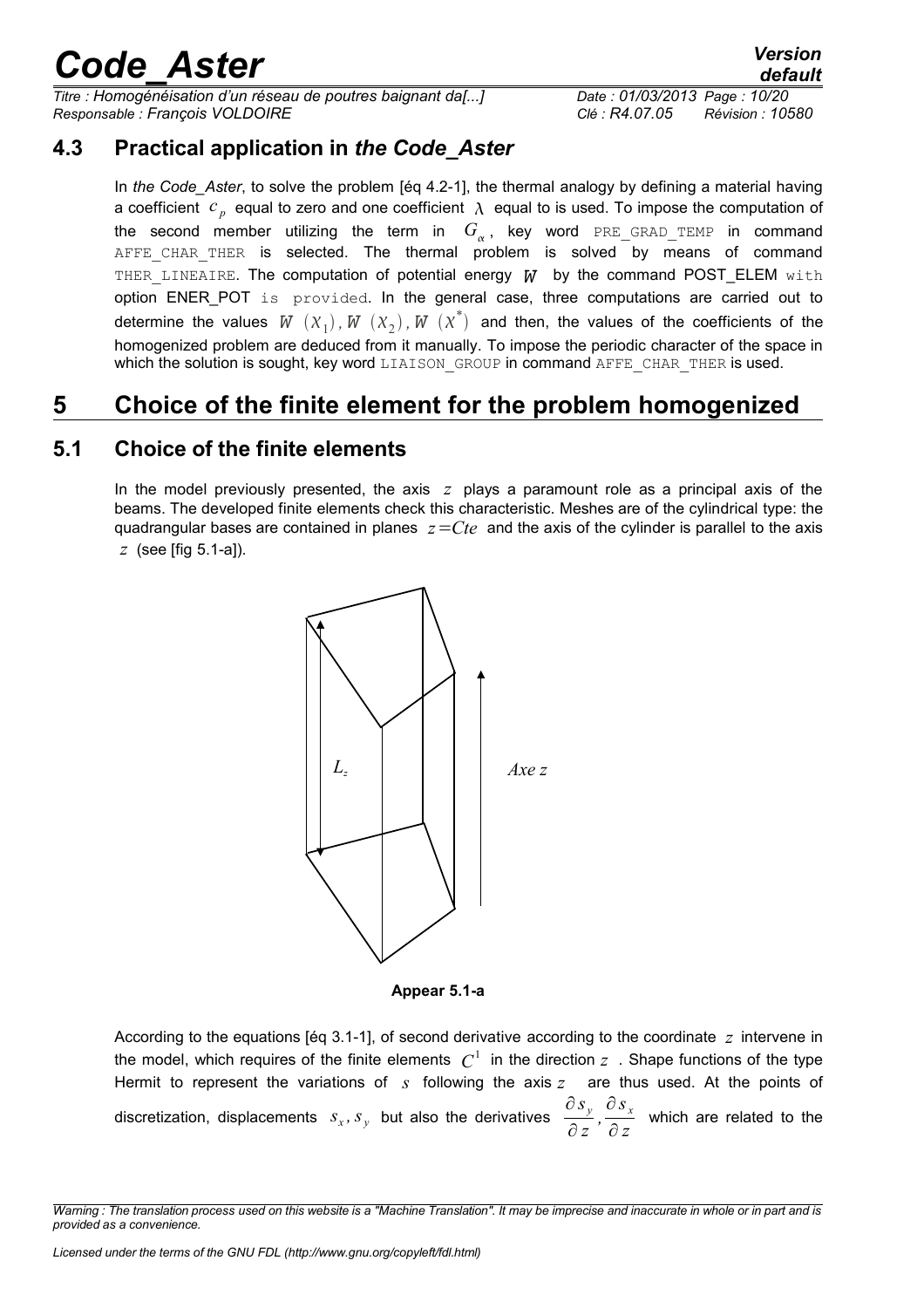*Titre : Homogénéisation d'un réseau de poutres baignant da[...] Date : 01/03/2013 Page : 11/20 Responsable : François VOLDOIRE Clé : R4.07.05 Révision : 10580*

degrees of freedom of rotation  $\theta_x$ ,  $\theta_y$  by the formulas  $\theta_x =$ ∂ *s <sup>y</sup>*  $\frac{\partial^2 y}{\partial z^2}$ ,  $\theta_y = -$ ∂ *s <sup>x</sup>*  $\frac{\partial^2 x}{\partial z}$  must be known. With

regard to the variations according to  $\,x$  ,  $y$  , one limits oneself for time to shape functions  $\,{\cal Q}_1$  .

For the degree of freedom of potential, shape functions  $\,\mathcal{Q}_1\,$  or  $\,\mathcal{Q}_2\,$  according to the three directions *x , y ,z* of space are used.

The finite element thus has as unknowns the following degrees of freedom:  $s_x$ ,  $s_y$ ,  $\theta_x$ ,  $\theta_y$ ,  $\Phi$  .

**Note:**

*The order of the nodes of meshes the support is very important. Indeed, the edges parallel with the axis z are in the same way represented only the edges contained in the planes z*=*Cte . The nodes of meshes are thus arranged in a quite precise order: list nodes of the lower base, then list of with respect to the higher base (or vice versa).*

With regard to the geometry, the shape functions making it possible to pass from the element of reference to the element running are  $\,{\cal Q}_1$  . The finite element is thus under-parametric.

Two finite elements were developed:

- a associate with a mesh HEXA8. In each node of the mesh, the unknowns are  $s_x$ ,  $s_y$ ,  $\theta_x$ ,  $\theta_y$ ,  $\varPhi$  . The shape functions associated with the potential  $| \varPhi |$  are  $| Q_1|$ .
- another associate with a mesh HEXA20. In each top node of the mesh, the unknowns are  $s_x$ ,  $s_y$ ,  $\theta_x$ ,  $\theta_y$ ,  $\Phi$ . In each medium node of the edges, the unknown is  $\Phi$ . The shape functions associated with the potential  $\,\varPhi\,$  are  $\,{Q}_2$  .

### <span id="page-10-1"></span>**5.2 Finite elements of reference**

#### **5.2.1 Nets HEXA8**

<span id="page-10-0"></span>On the finite element of reference HEXA8 (see [fig 5.2-a]), the following shape functions are defined:

$$
N_{\pm 1,\pm 1,\pm 1}^{L}(\xi) = P_{\pm 1}(\xi_1) P_{\pm 1}(\xi_2) P_{\pm 1}^{L}(\xi_3) \quad \text{avec } L = \Phi \text{ ou } D \text{ ou } R \tag{6q 5.2.1-1}
$$

indices  $\pm 1$  represent the coordinates of the nodes of the mesh support of reference.

The functions which make it possible to define the shape functions write:

$$
P_{(1)}(c) = \frac{1-c}{2}
$$
  
\n
$$
P_{(2)}^{\Phi}(c) = \frac{1-c}{2}
$$
  
\n
$$
P_{(3)}^{\Phi}(c) = \frac{1-c}{2}
$$
  
\n
$$
P_{(4)}^{\Phi}(c) = \frac{1+2}{2}
$$
  
\n
$$
P_{(5)}^{\Phi}(c) = \frac{1}{2}(1-\frac{3}{2}c+\frac{1}{2}c^3)
$$
  
\n
$$
P_{(4)}^{\Phi}(c) = \frac{1}{2}(1+\frac{3}{2}c-\frac{1}{2}c^3)
$$
  
\n
$$
P_{(5)}^{\Phi}(c) = \frac{1}{2}(1-\frac{3}{2}c+\frac{1}{2}c^3)
$$
  
\n
$$
P_{(5)}^{\Phi}(c) = \frac{1}{2}(1-\frac{3}{2}c+\frac{1}{2}c^3)
$$
  
\n
$$
P_{(4)}^{\Phi}(c) = \frac{1}{2}(-1-\frac{3}{2}c+\frac{1}{2}c^3)
$$
  
\n
$$
P_{(5)}^{\Phi}(c) = \frac{1}{2}(1-\frac{3}{2}c+\frac{1}{2}c^3)
$$
  
\n
$$
P_{(5)}^{\Phi}(c) = \frac{1}{2}(1-\frac{3}{2}c+\frac{1}{2}c^3)
$$
  
\n
$$
P_{(6)}^{\Phi}(c) = \frac{1}{2}(1-\frac{3}{2}c+\frac{1}{2}c^3)
$$
  
\n
$$
P_{(7)}^{\Phi}(c) = \frac{1}{2}(1-\frac{3}{2}c+\frac{1}{2}c^3)
$$
  
\n
$$
P_{(8)}^{\Phi}(c) = \frac{1}{2}(1-\frac{3}{2}c+\frac{1}{2}c^3)
$$
  
\n
$$
P_{(1)}^{\Phi}(c) = \frac{1}{2}(1-\frac{3}{2}c+\frac{1}{2}c^3)
$$
  
\n
$$
P_{(1)}^{\Phi}(c) = \frac{1}{2}(1-\frac{3}{2}c+\frac{1}{2}c^3)
$$
  
\n
$$
P_{(1)}^{\Phi}(c) = \frac{1}{2}(1-\frac{3}{2}c+\frac{1}{2}c
$$

functions  $\ P^D, \ P^R$  are the functions of Hermit.

*Warning : The translation process used on this website is a "Machine Translation". It may be imprecise and inaccurate in whole or in part and is provided as a convenience.*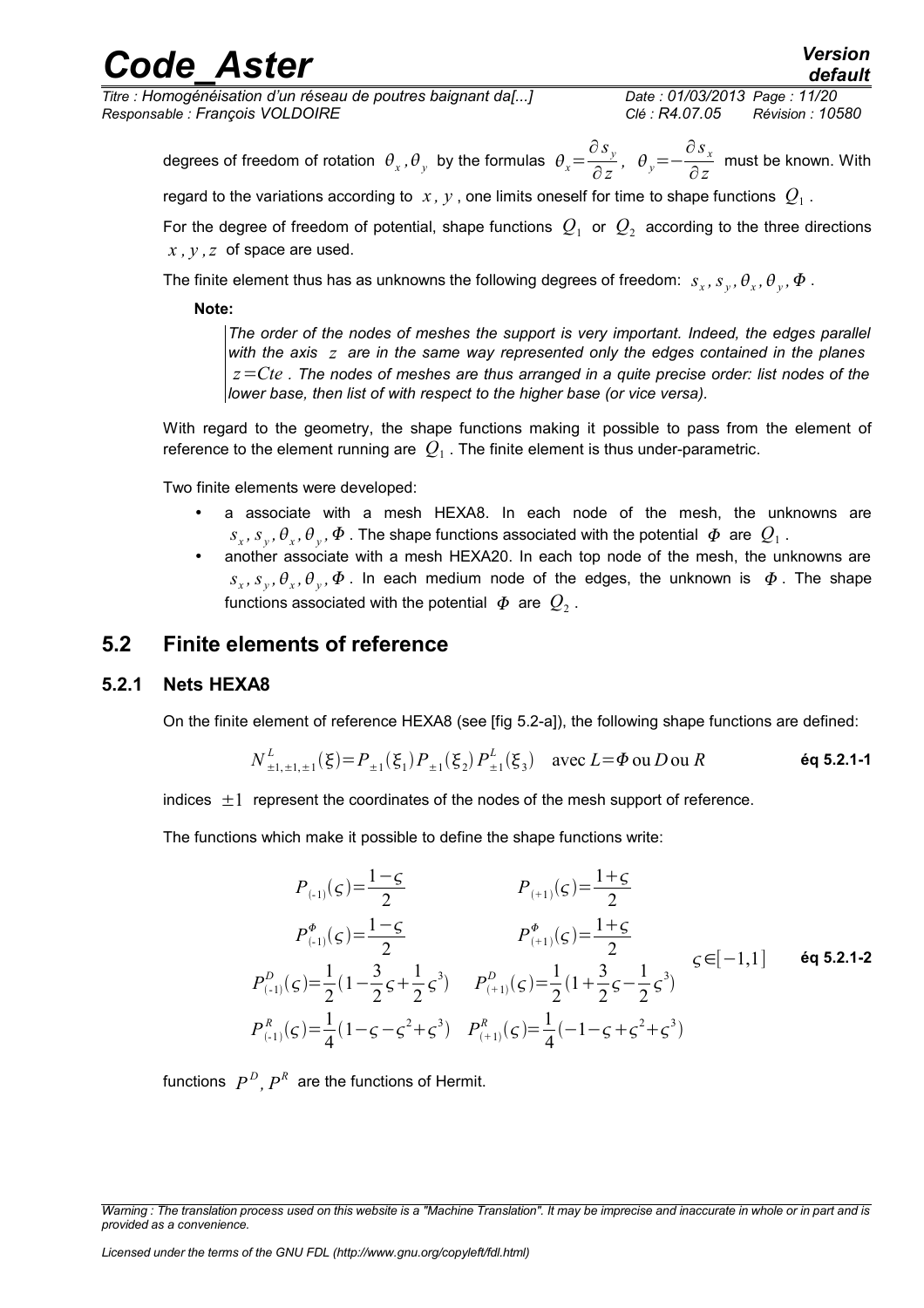*Titre : Homogénéisation d'un réseau de poutres baignant da[...] Date : 01/03/2013 Page : 12/20 Responsable : François VOLDOIRE Clé : R4.07.05 Révision : 10580*

The unknowns of the homogenized problem, on a mesh, break up in the following way:

$$
\begin{cases}\ns_x(\xi) = \sum_{i=1}^8 DX_i N_i^D(\xi) + \frac{L_s}{2} \sum_{i=1}^8 DRX_i N_i^R(\xi) \\
s_y(\xi) = \sum_{i=1}^8 DY_i N_i^D(\xi) + \frac{L_s}{2} \sum_{i=1}^8 DRY_i N_i^R(\xi) \quad \xi = (\xi_{1, \xi_{2, \xi_{3}}}) \quad \text{6q 5.2.1-3} \\
\Phi(\xi) = \sum_{i=1}^8 \Phi_j N_j^{\Phi}(\xi)\n\end{cases}
$$

where  $DX_i$ ,  $DY_i$ ,  $DRX_i$ ,  $DRY_i$ ,  $\Phi_i$  are the values of displacement according to  $x$ , of displacement according to  $y$ , of rotation around the axis  $x$ , rotation around the axis  $y$  and the potential of displacement at the top *i* of the mesh. In *the Code\_Aster*, for each node, the degrees of freedom are arranged in the order quoted previously.



**Be reproduced 5.2.1-a**

#### **5.2.2 Mesh HEXA20**

<span id="page-11-0"></span>On the finite element of reference HEXA20 (see [fig 5.2-b]), the following shape functions are defined:

$$
N_{\pm 1,\pm 1,\pm 1}^{L}(\xi) = P_{\pm 1}(\xi_1) P_{\pm 1}(\xi_2) P_{\pm 1}^{L}(\xi_3) \quad \text{avec } L = \Phi \text{ ou } D \text{ ou } R \tag{6q 5.2.2-1}
$$

$$
N_j^{\Phi}(\xi) = Q_j(\xi_3) \quad j = 1, ..., 20
$$

indices  $\pm 1$  represent the coordinates of the nodes tops of the mesh support of reference.

*Licensed under the terms of the GNU FDL (http://www.gnu.org/copyleft/fdl.html)*

*Warning : The translation process used on this website is a "Machine Translation". It may be imprecise and inaccurate in whole or in part and is provided as a convenience.*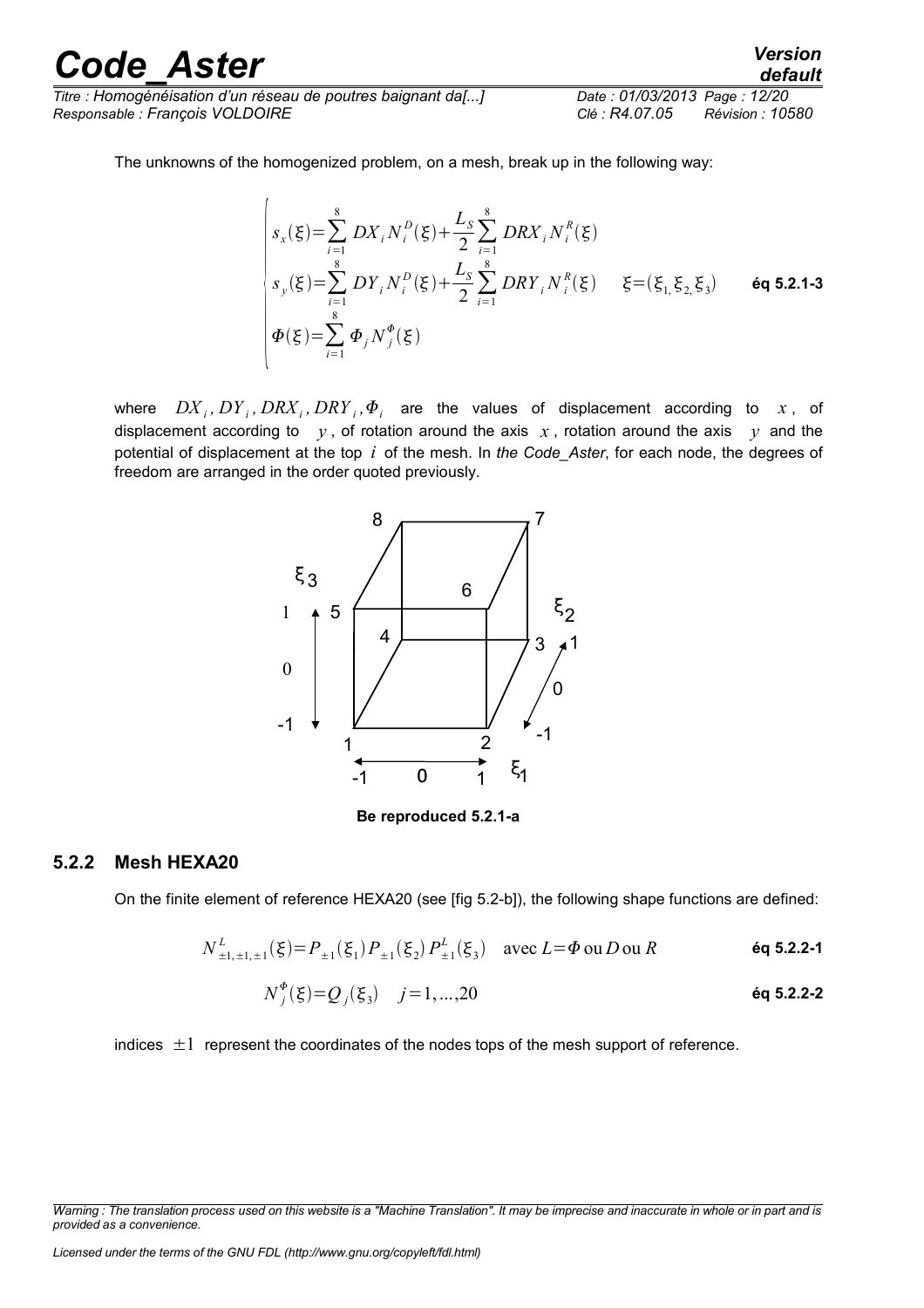*Titre : Homogénéisation d'un réseau de poutres baignant da[...] Date : 01/03/2013 Page : 13/20 Responsable : François VOLDOIRE Clé : R4.07.05 Révision : 10580*

The functions  $\; P_{\pm 1}, P_{\pm 1}^L\;$  were already defined in the paragraph [§5.2.1]. The functions  $\; Q_i$  $Q_i$  are defined by:

$$
Q_{i}(\xi) = \frac{1}{8} \left( 1 + \xi_{1} \xi_{1}^{i} \right) \left( 1 + \xi_{2} \xi_{2}^{i} \right) \left( 1 + \xi_{3} \xi_{3}^{i} \right) \left( \xi_{1} \xi_{1}^{i} + \xi_{2} \xi_{2}^{i} + \xi_{3} \xi_{3}^{i} - 2 \right) \qquad i = 1,...,8
$$
\n
$$
Q_{i}(\xi) = \frac{1}{4} \left( 1 - \left( \xi_{1} \xi_{1}^{i} \right)^{2} \right) \left( 1 + \xi_{2} \xi_{2}^{i} \right) \left( 1 + \xi_{3} \xi_{3}^{i} \right) \qquad i = 9, 11, 17, 19
$$
\n
$$
Q_{i}(\xi) = \frac{1}{4} \left( 1 - \left( \xi_{2} \xi_{2}^{i} \right)^{2} \right) \left( 1 + \xi_{1} \xi_{1}^{i} \right) \left( 1 + \xi_{3} \xi_{3}^{i} \right) \qquad i = 10, 12, 18, 20
$$
\n
$$
Q_{i}(\xi) = \frac{1}{4} \left( 1 - \left( \xi_{3} \xi_{3}^{i} \right)^{2} \right) \left( 1 + \xi_{1} \xi_{1}^{i} \right) \left( 1 + \xi_{2} \xi_{2}^{i} \right) \qquad i = 13, 14, 15, 16
$$

where  $(\xi_1^i, \xi_2^i, \xi_3^i)$  are the coordinates of the node *i* of the mesh.

The unknowns of the homogenized problem, on a mesh, break up in the following way:

$$
\begin{cases}\ns_x(\xi) = \sum_{i=1}^8 DX_i N_i^D(\xi) + \frac{L_S}{2} \sum_{i=1}^8 DRX_i N_i^R(\xi) \\
s_y(\xi) = \sum_{i=1}^8 DY_i N_i^D(\xi) + \frac{L_S}{2} \sum_{i=1}^8 DRY_i N_i^R(\xi) \quad \xi = (\xi_{1, \xi_{2, \xi_{3}}}) \quad \text{6q 5.2.2-4} \\
\Phi(\xi) = \sum_{i=1}^8 \Phi_j N_j^{\phi}(\xi)\n\end{cases}
$$

where  $\left. DX_{i}, DY_{i}, DRX_{i}, DRY_{i}, \Phi_{i} \right. \nonumber$  are the values of fluid displacement according to  $\left. x \right.$  , of displacement according to  $y$ , of rotation around the axis  $x$ , rotation around the axis  $y$  and the potential of displacement at the top *i* of the mesh  $(i=1,...,8)$  and  $\boldsymbol{\varPhi}_j$  fluid potential of displacement to the medium node of the edges  $(j=9,...,20)$ .



**Gauss points 5.2.2-a**

*Warning : The translation process used on this website is a "Machine Translation". It may be imprecise and inaccurate in whole or in part and is provided as a convenience.*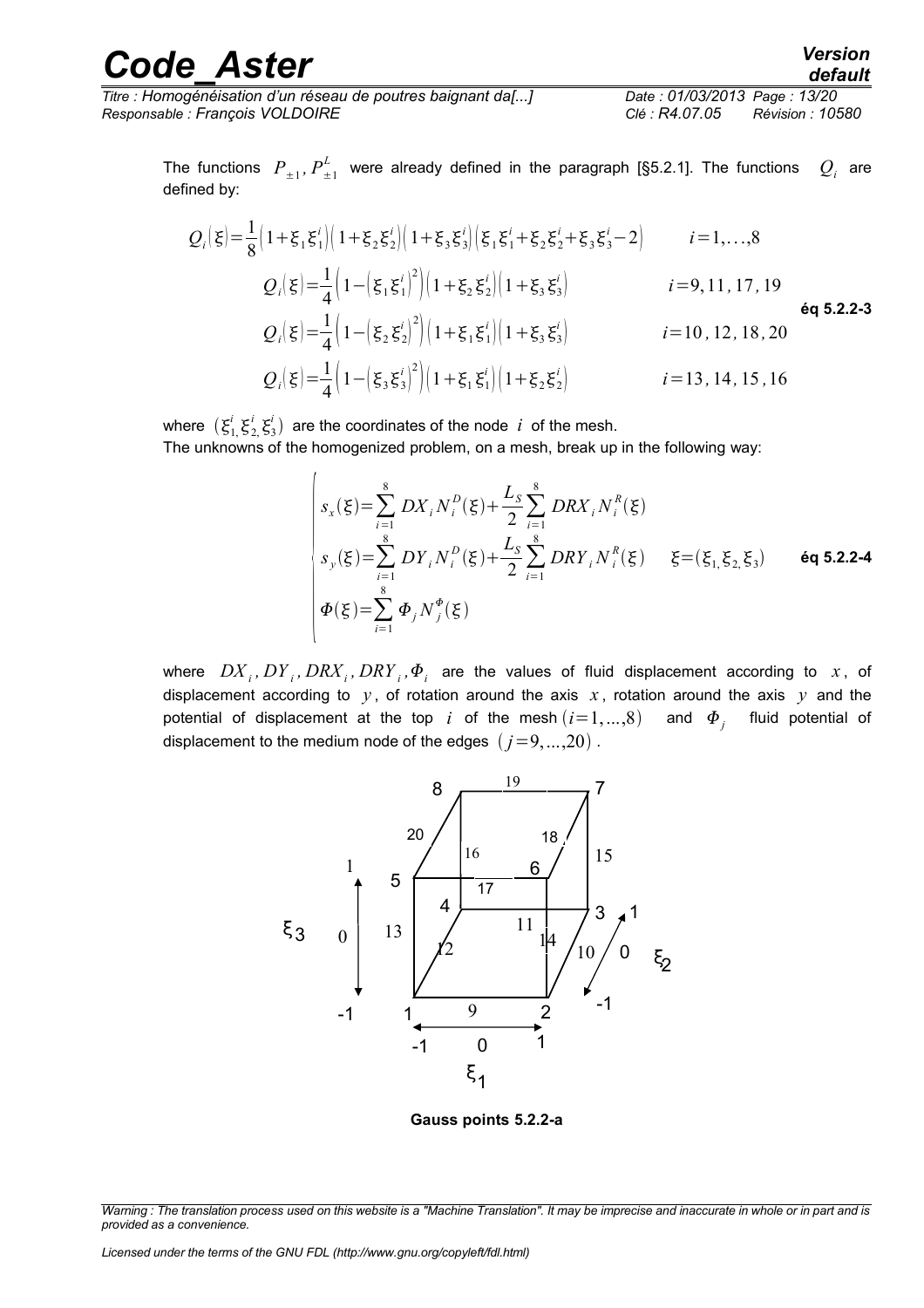*Titre : Homogénéisation d'un réseau de poutres baignant da[...] Date : 01/03/2013 Page : 14/20 Responsable : François VOLDOIRE Clé : R4.07.05 Révision : 10580*

### **5.3 5.2.2-a Choice of**

<span id="page-13-2"></span>the Each integral which intervenes in the forms of the elementary matrixes, is transformed into an integral on the element of reference (a change of variable is carried out) who is then calculated by means of a formula of squaring of the GAUSS type.

Gauss points are selected in order to integrate exactly the integrals on the element of reference. Families of different points of integration are used to compute: the mass matrixes and the stiffness matrixes (the degrees of the polynomials to be integrated are different). But here, to compute: the various contributions of the mass matrix, various families of Gauss points can still be used.

The element of reference being a HEXA8 or a HEXA20, the integral on volume can be separate in a product of three integrals which correspond each one to a direction of the space of reference. The number of points of integration necessary is determined by direction.

According to the mesh of reference, the number of points of integration by direction is the following:

|                 | <b>Net HEXA8</b>                  |               | <b>Nets HEXA20</b>   |             |
|-----------------|-----------------------------------|---------------|----------------------|-------------|
|                 | direction $x$ or<br>$\mathcal{V}$ | direction $z$ | direction $x$ or $y$ | direction z |
| of Gauss points | stamps                            |               |                      |             |
| 2               | matrix                            |               |                      |             |
| $3 \hat{D}$     | matrix                            |               |                      |             |
|                 | matrix                            |               |                      |             |

4 Four families were defined. Each family corresponds to one of the matrixes of the problem to solve.

On the segment [- 1,1], the coordinates of the points of integration and their weights are the following [bib7]:

| Number of points from<br>integration | Coordinated                                                      | Weight             |
|--------------------------------------|------------------------------------------------------------------|--------------------|
| the 2                                | $\pm 1/\sqrt{3}$                                                 |                    |
| 3                                    | $\pm\sqrt{3/5}$                                                  | 8/9<br>5/9         |
| 4                                    | $3 - 2\sqrt{6/5}$<br>土<br>$3 + 2\sqrt{6/5}$<br>土<br>$\mathbf{r}$ | 6/5<br>$6\sqrt{ }$ |

weights of a Gauss point in the three-dimensional element of reference is obtained by multiplying the three weights corresponding to each coordinate of the Gauss point.

### **5.4 Addition of the problems of tension and torsion**

<span id="page-13-1"></span>to supplement the problem of bending homogenized described previously, the problem of tension and the problem of torsion are added in a decoupled way (these problems do not utilize the fluid).

#### **5.4.1 Problem of tension**

<span id="page-13-0"></span>the problem of tension homogenized is written in the following form:

*Warning : The translation process used on this website is a "Machine Translation". It may be imprecise and inaccurate in whole or in part and is provided as a convenience.*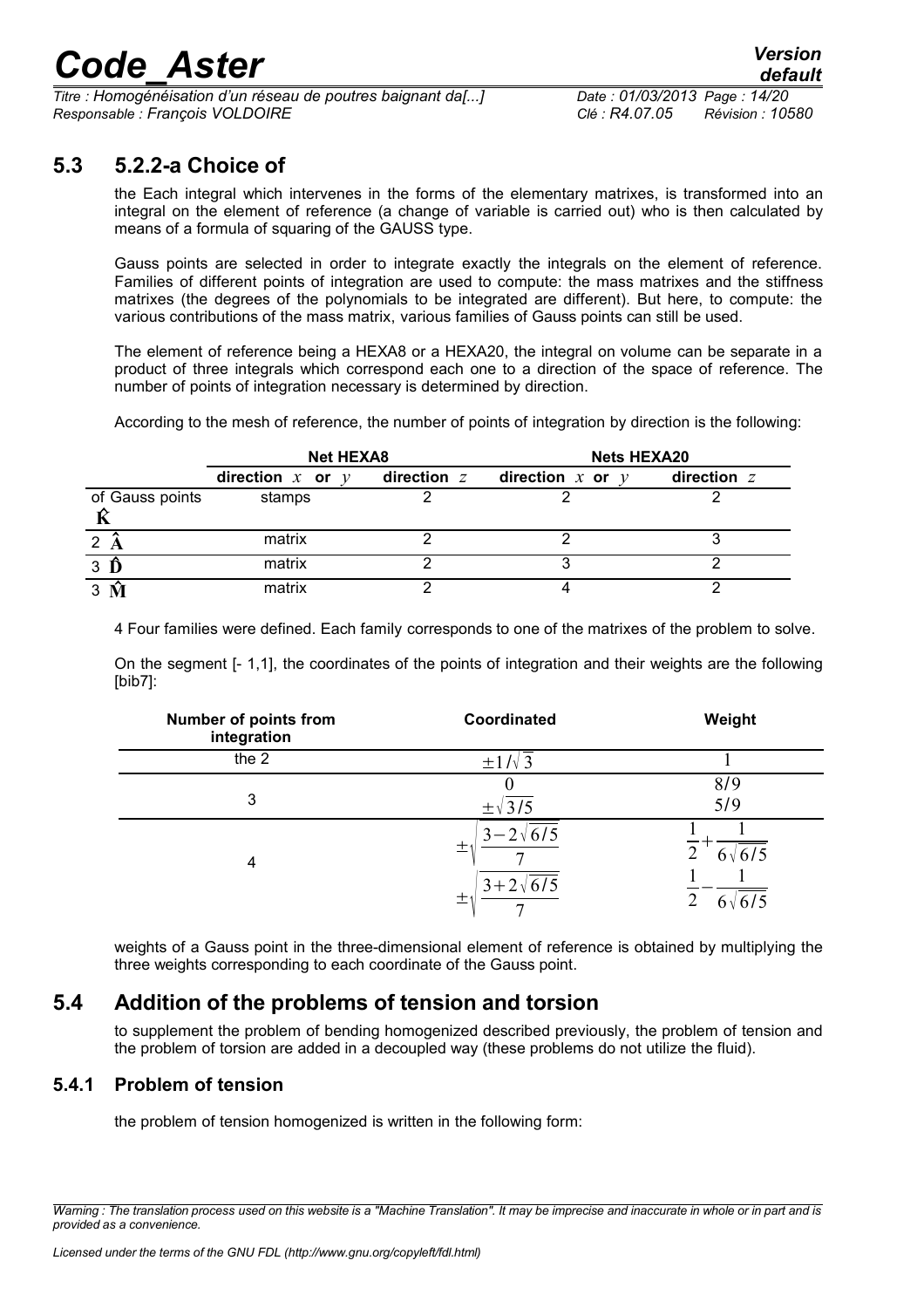*Titre : Homogénéisation d'un réseau de poutres baignant da[...] Date : 01/03/2013 Page : 15/20 Responsable : François VOLDOIRE Clé : R4.07.05 Révision : 10580*

$$
\int_{\Omega} \frac{E S \mu^2}{|Y|} \frac{\partial s_z}{\partial z} \frac{\partial v}{\partial z} + \int_{\Omega} \frac{\mu^2 \rho_S S}{|Y|} \frac{\partial^2 s_z}{\partial t^2} v = 0 \quad \forall v \in V \text{ with } V = H^1([0, L])
$$

 $\mu$  being the ratio on side of the basic cell of reference, area  $|Y|$ , compared to the real cell of periodicity of the heterogeneous medium.

The finite element of reference is a HEXA8 having for unknown displacement *DZ* in each node. The associated shape functions are  $\left\vert Q_{1}\right\rangle$  .

#### **5.4.2 Problem of torsion**

<span id="page-14-1"></span>the problem of torsion homogenized is written in the following form:

$$
\int_{\Omega} \frac{E J_z \mu^2}{2(1+v)|Y|} \frac{\partial \theta_z}{\partial z} \frac{\partial v}{\partial z} + \int_{\Omega} \frac{\mu^2 \rho_S J_z}{|Y|} \frac{\partial^2 \theta_z}{\partial t^2} v = 0 \quad \forall v \in V \text{ with } V = H^1([0, L])
$$

where  $\left. J_{\,z}\right.$  is the constant of torsion.

The finite element of reference is a HEXA8 having for unknown displacement *DRZ* in each node. The associated shape functions are *Q*<sup>1</sup>

### **5.5 Integration in** *the Code\_Aster* **of this finite element**

<span id="page-14-0"></span>the finite element is developed in *Code\_Aster* in 3D. A modelization was added in the catalog of the modelizations:

• "FAISCEAU\_3D" for 3D.

In the catalog of the elements, the element can apply to two the meshes following ones:

| <b>Net</b> | Many nodes<br>in displacement and<br>rotation | Many nodes<br>in fluid potential | Name of the element<br>in catalog |
|------------|-----------------------------------------------|----------------------------------|-----------------------------------|
| HEXA8      |                                               |                                  | meca poho hexa8                   |
| HEXA20     |                                               | 20                               | meca poho hexa20                  |

In the routines of initialization of this element, one defines:

- two families of shape functions respectively associated with displacements and rotation with the beams (shape function linear in  $x$ ,  $y$  and cubic in  $z$ ) and under the terms with potential with the fluid (linear function in  $x, y, z$ ),
- four families of Gauss points to compute: the stiffness matrix and the various parts of the mass matrix.

During the computation of the elementary terms, the derivatives first or seconds of the shape functions on the element running are calculated. In spite of the simplified geometry of the finite element (the axis of the mesh cylindrical is parallel with the axis *z* and the sections lower and higher are in planes *z*=*Cte* ), a general subroutine to compute: the second derivative was written [bib7]. In addition, two news subroutines was developed starting from the subroutines existing for the isoparametric elements to take account of the under-parametric character of the element.

*Warning : The translation process used on this website is a "Machine Translation". It may be imprecise and inaccurate in whole or in part and is provided as a convenience.*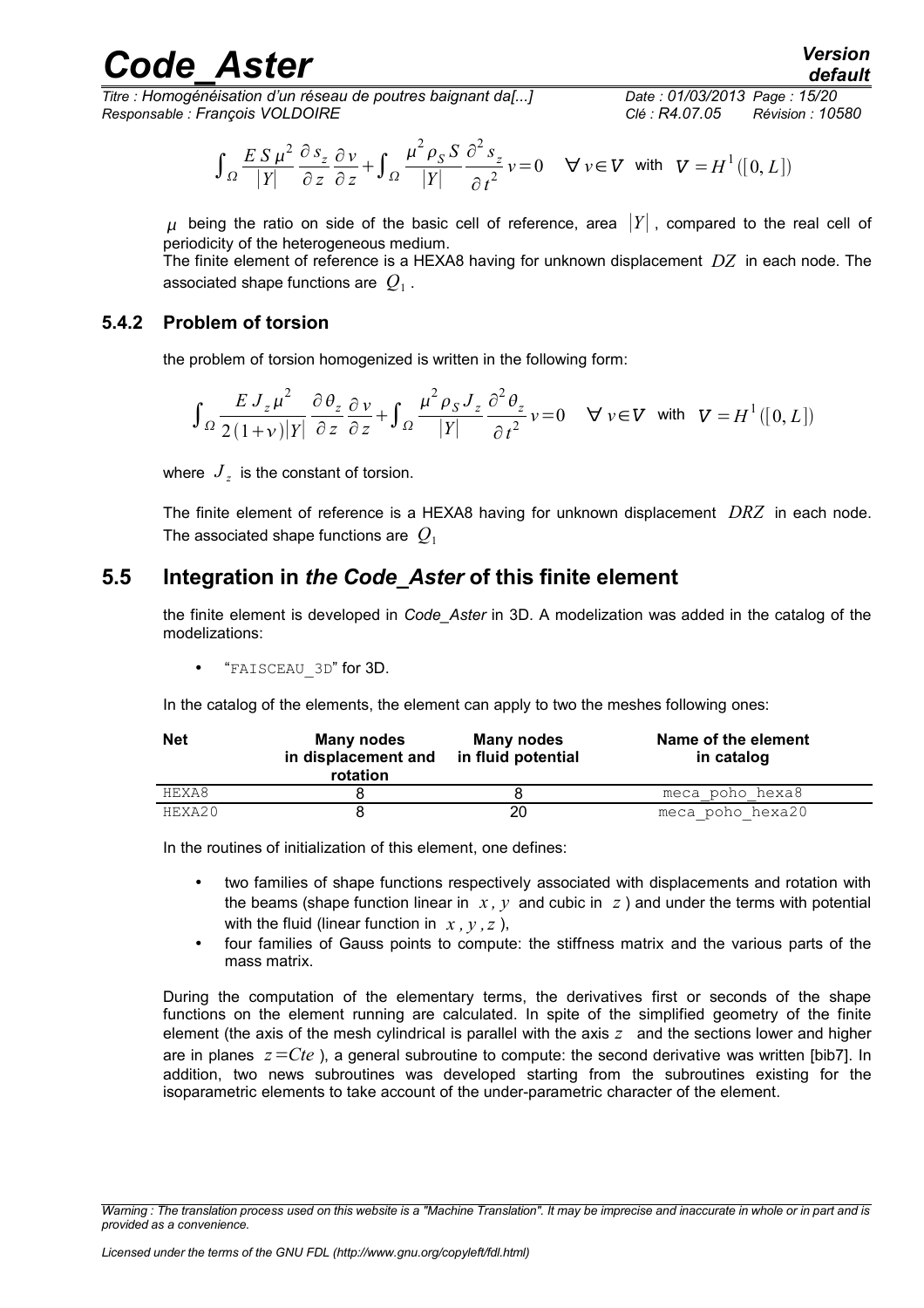*Titre : Homogénéisation d'un réseau de poutres baignant da[...] Date : 01/03/2013 Page : 16/20 Responsable : François VOLDOIRE Clé : R4.07.05 Révision : 10580*

### <span id="page-15-3"></span>**6 Use in** *Code\_Aster*

### **6.1 the data necessary**

<span id="page-15-2"></span>the characteristics of the beams (section  $|S|$ , tensor of inertia  $|{\bf I}|$ , constant of torsion  $|J_z|$ ) are directly indicated under the key word factor POUTRE of the command AFFE\_CARA\_ELEM.

The characteristics of the homogenized coefficients and the cell of reference are indicated under the key word factor POUTRE FLUI of the command AFFE CARA ELEM. For the simple keywords, the correspondence is the following one:

 $B$  T:  $b_{11}$  $B$  N :  $b_{22}$ B TN :  $b_{12}$ A FLUI :  $Y_F$ A CELL :  $Y = Y_F + Y_S$ COEF ECHELLE :  $\mu$ 

The characteristics of the materials are indicated in command DEFI\_MATERIAU. For the tubes, the key word factor ELAS is used to indicate the modulus Young (E:  $E$ ), the Poisson's ratio (NU:  $\gamma$ ) and density (RHO:  $\rho_{_S}$  ). For the fluid, the key word factor  $_{\rm FLULDE}$  is used to indicate the density of the fluid (RHO:  $\rho_F$ ).

### **6.2 Directional sense of the axes of the beams**

<span id="page-15-1"></span>the generators of meshes cylindrical are obligatorily parallel to the axis of the beams and the bases of meshes perpendicular to this same axis. During the development of the mesh, it should be made sure that the order of the nodes (local classification) of each cylindrical mesh is correct: nodes of the lower base then nodes of the higher base (or vice versa). The direction of the axis of the beams is indicated under the key word factor ORIENTATION of the command AFFE\_CARA\_ELEM.

The following assumption was carried out: the reference of reference is the same one as the principal reference of inertia of the characteristic tube representing the homogenized medium. That means that in the equations [éq 3.1-3], the term  $\overline{I}_{\mathrm{xy}}$  is null.

### **6.3 Modal computation**

<span id="page-15-0"></span>the developed finite element makes it possible to characterize the vibratory behavior of a network of beams bathed by a fluid. It is interesting to determine the frequencies of vibration of such a network in air and water.

To carry out a modal computation in air ( $\rho_F=0$ ), all the degrees of freedom should be blocked corresponding to the fluid potential of displacement  $\phi$ , if not the stiffness matrix (and even the shiftée matrix of the modal problem) are noninvertible [R5.01.01].

To carry out a water modal computation ( $\rho_F \neq 0$ ), it is necessary to use in command MODE ITER SIMULT, option CENTER of the key word factor CALC FREQ. The shiftée matrix  $(\tilde{\mathbf{K}} - \sigma \tilde{\mathbf{M}})$  is then invertible if  $\sigma$  is not eigenvalue or if  $\sigma$  is different from zero.

*Warning : The translation process used on this website is a "Machine Translation". It may be imprecise and inaccurate in whole or in part and is provided as a convenience.*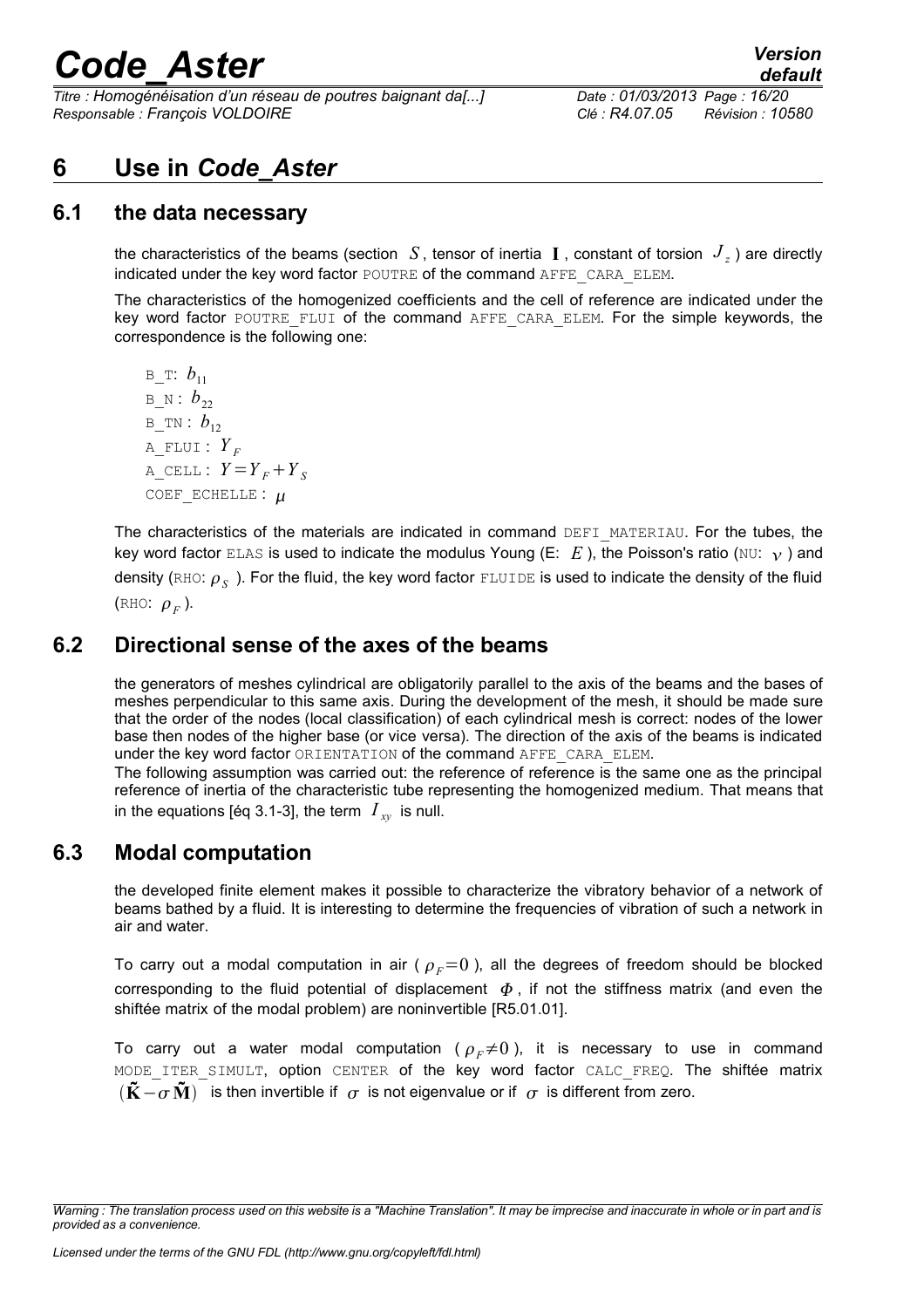*Titre : Homogénéisation d'un réseau de poutres baignant da[...] Date : 01/03/2013 Page : 17/20 Responsable : François VOLDOIRE Clé : R4.07.05 Révision : 10580*

## <span id="page-16-1"></span>**7 Characterization of the spectrum of the homogenized model**

### **7.1 Models heterogeneous**

<span id="page-16-0"></span>Is a network with square step of *n* beams fixed in their low ends and whose higher ends move in the same way (uniform motion) (cf appears [fig 7.1-a]). Only motions of bending are considered.





spectrum of vibration in air of this network in the following form. For each order of mode of vibration of bending, the modal structure makes up of a double frequency corresponding to a mode in *x* and with a mode in  $y$  where all the upper part moves (all the beams have the same deformed shape) and of a frequency of multiplicity  $(2n-2)$  corresponding to modes where all the upper part of the beams is motionless and where beams move in opposition of phase.

In the presence of fluid, the spectrum is modified. For each order of mode of vibration in bending, 2 *n* the frequencies of vibration are lower than the frequencies of vibration obtained in air. The effect of the incompressible fluid is comparable to an added mass. There is always a double frequency corresponding to a mode in  $x$  and with a mode in  $y$  where all the upper part moves (all the beams have the same deformed shape). On the other hand, one obtains  $(n-1)$  to couples different of frequency double (one in  $x$  and one in  $y$ ) corresponding with modes where all the upper part of the beams is motionless and where beams move in opposition of phase.





**Appear 7.1-b**

*Warning : The translation process used on this website is a "Machine Translation". It may be imprecise and inaccurate in whole or in part and is provided as a convenience.*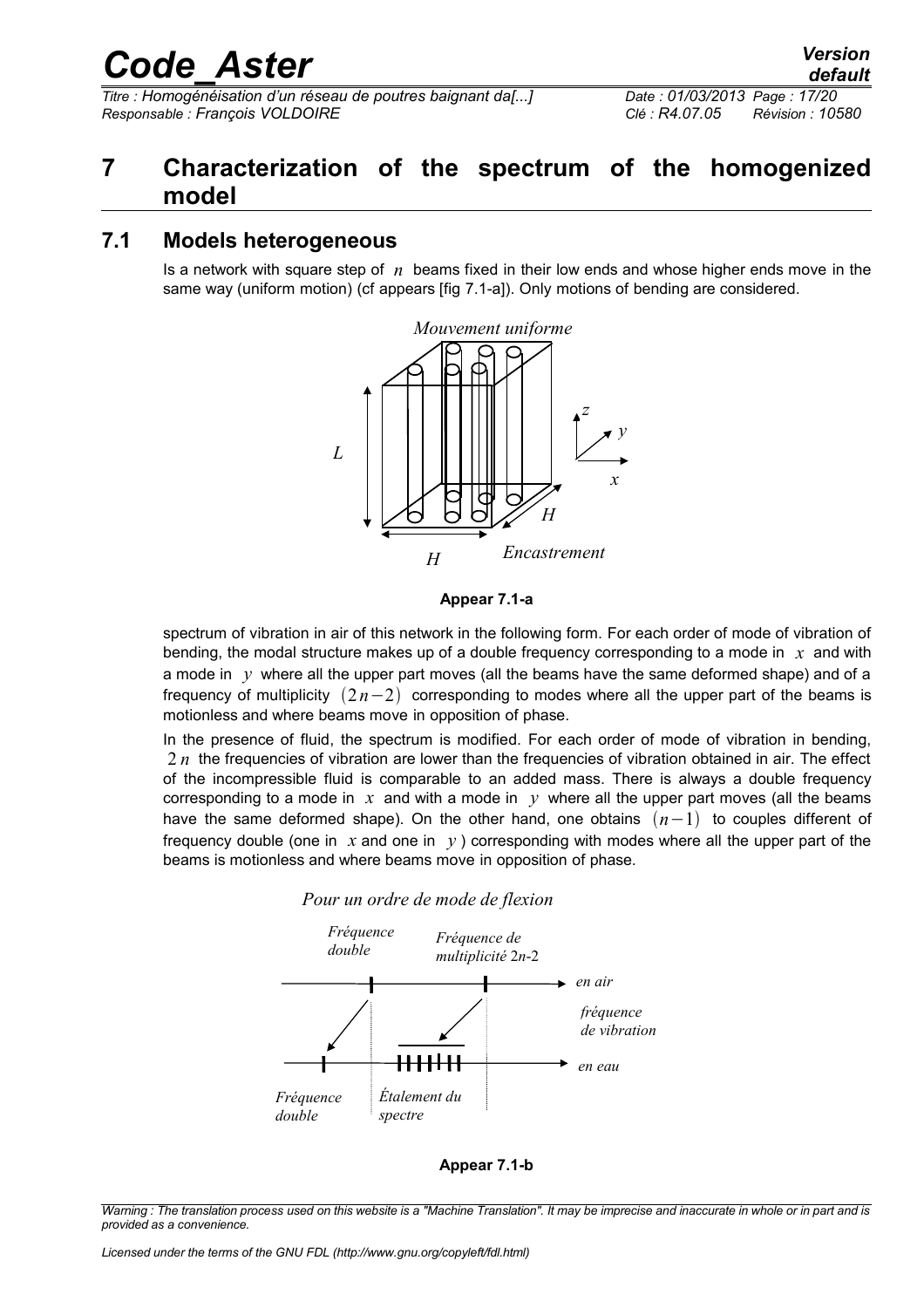*Titre : Homogénéisation d'un réseau de poutres baignant da[...] Date : 01/03/2013 Page : 18/20 Responsable : François VOLDOIRE Clé : R4.07.05 Révision : 10580*

### **7.2 Models homogeneous**

<span id="page-17-2"></span><span id="page-17-1"></span>the heterogeneous medium was replaced by a homogeneous medium.

#### **7.2.1 Continuous problem**

Of recent works, concerning a problem of plane homogenization of a network of runners retained by springs and bathed by a fluid, show that the spectrum of the continuous homogeneous model consists of a continuous part and two frequencies of infinite multiplicity [bib10]. The spectrum of the eigenfrequencies of the water problem is also contained in a well defined interval limited exceptionally by the frequency of vibration in air of a runner [bib5].

<span id="page-17-0"></span>These results are transposable for each order of bending of the network of tubes.

#### **7.2.2 Discretized problem**

Is the homogeneous field with a grid by hexahedrons. That is to say *p* the number of generators parallel with the axis *z* of the network of beams.



**Appear 7.2.2-a**

One finds the model results similar to those obtained for heterogeneous. It is enough to replace *n* par. *p* For an order of bending of beam, the number of frequencies corresponding to modes where the beams do not vibrate all in the same meaning, depends on the discretization used in the transverse directions with the axis of the beams.

According to the finite element used (mesh HEXA8 or mesh HEXA20), the distribution of  $(2 p-2)$ the last frequencies is different. The first double frequency (that corresponding to the mode where the upper part moves) is the same one for the two finite elements.

*Warning : The translation process used on this website is a "Machine Translation". It may be imprecise and inaccurate in whole or in part and is provided as a convenience.*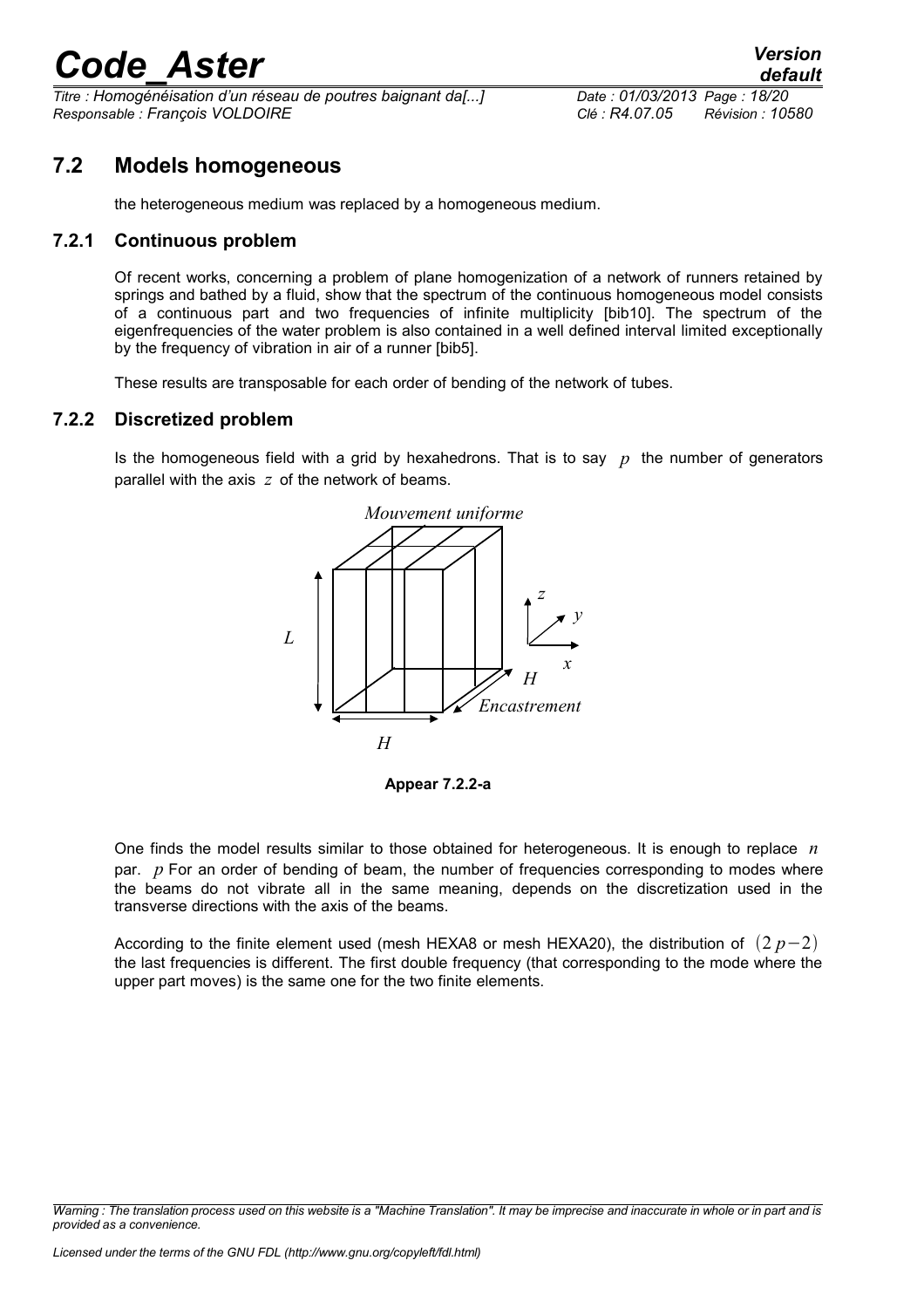| <b>Code Aster</b>                                            | <b>Version</b><br>default          |
|--------------------------------------------------------------|------------------------------------|
| Titre : Homogénéisation d'un réseau de poutres baignant da[] | Date: 01/03/2013 Page: 19/20       |
| Responsable : François VOLDOIRE                              | Clé : R4.07.05<br>Révision : 10580 |

*Titre : Homogénéisation d'un réseau de poutres baignant da[...] Date : 01/03/2013 Page : 19/20*





#### **Appear 7.2.2-b**

All in all, the model homogeneous allows to obtain the frequencies of vibration easily corresponding to modes where all the beams vibrate in the same meaning. The other modes obtained provide only one vision partial of the spectrum. In the discretized spectrum, one can turn over one or the two frequencies of infinite multiplicity present in the spectrum of the continuous model.

## **8 Conclusion**

<span id="page-18-0"></span>the use of the finite elements developed associated with the homogenized model of a periodic tube bundle bathed by a fluid makes it possible to characterize overall vibratory motions (all the structure moves in the same meaning) of such a structure.

*Warning : The translation process used on this website is a "Machine Translation". It may be imprecise and inaccurate in whole or in part and is provided as a convenience.*